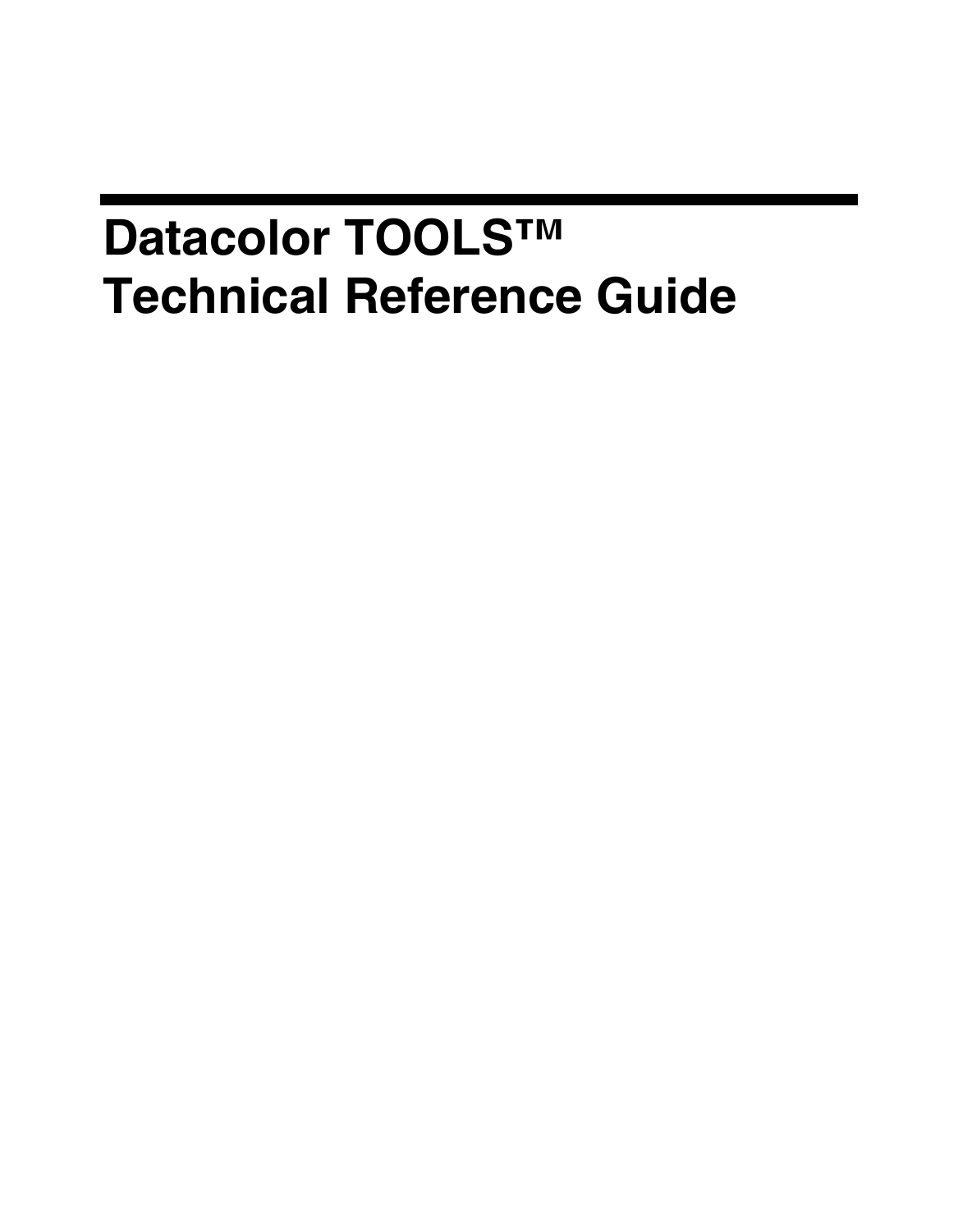# datacolor

#### **Datacolor TOOLS™ Technical Reference Guide** (Rev. 3, January, 2008)

All efforts have been made to ensure the accuracy of the information presented in this format. However, should any errors be detected, Datacolor appreciates your efforts to notify us of these oversights.

Changes are periodically made to this information and are incorporated into forthcoming versions. Datacolor reserves the right to make improvements and/or changes in the product(s) and/or program(s) described in this material at any time.

© 2006 Datacolor. Datacolor, SPECTRUM and other Datacolor product trademarks are the property of Datacolor.

Microsoft and Windows are either registered trademarks of Microsoft Corporation in the United States and/or other countries.

To obtain information on local agents, contact either of the offices listed below, or visit our website at www.datacolor.com.

#### **Support Questions?**

If you need help with a Datacolor product, please contact one of our top-rated technical support teams located around the world for your convenience. You can find contact information below for the Datacolor office in your area.

Americas +1.609.895.7465 +1.800.982.6496 (toll-free) +1.609.895.7404 (fax) NSASupport@datacolor.com

Europe +41.44.835.3740 +41.44.835.3749 (fax) EMASupport@datacolor.com

Asia Pacific +852.2420.8606 +852.2420.8320 (fax) ASPSupport@datacolor.com

#### **Or Contact Your Local Representative**

Datacolor has representatives in over 60 countries. For a complete list, visit www.datacolor.com/locations.

#### **Manufactured by Datacolor**

5 Princess Road Lawrenceville, NJ 08648 1.609.924.2189

> Committed to Excellence. Dedicated to Quality. Certified to ISO 9001 in Manufacturing Centers Worldwide.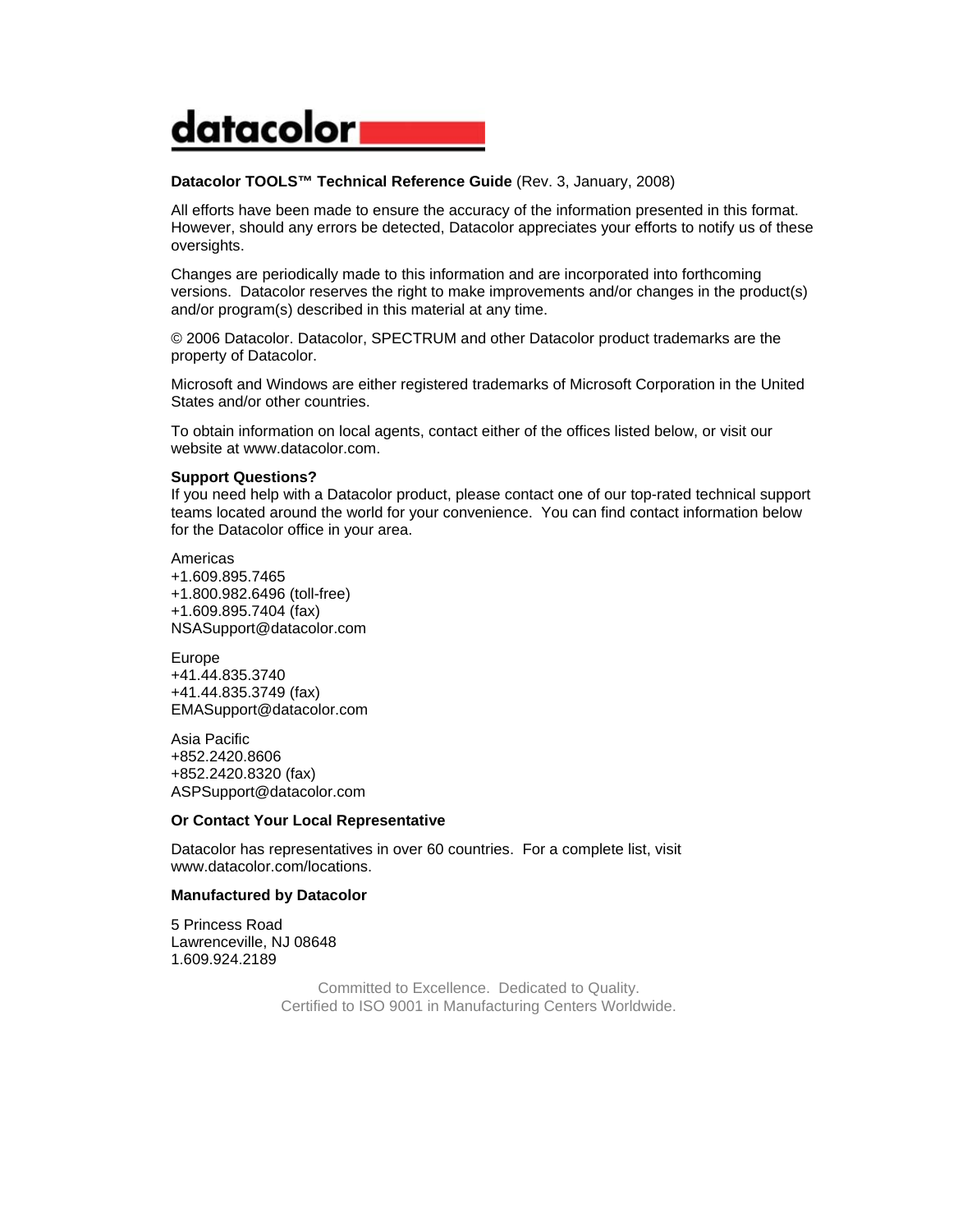# **Contents**

| Data File Locations for Terminal Server Configurations 5 |  |
|----------------------------------------------------------|--|
|                                                          |  |
|                                                          |  |
|                                                          |  |
|                                                          |  |
|                                                          |  |
|                                                          |  |
|                                                          |  |
|                                                          |  |
|                                                          |  |
|                                                          |  |
|                                                          |  |
|                                                          |  |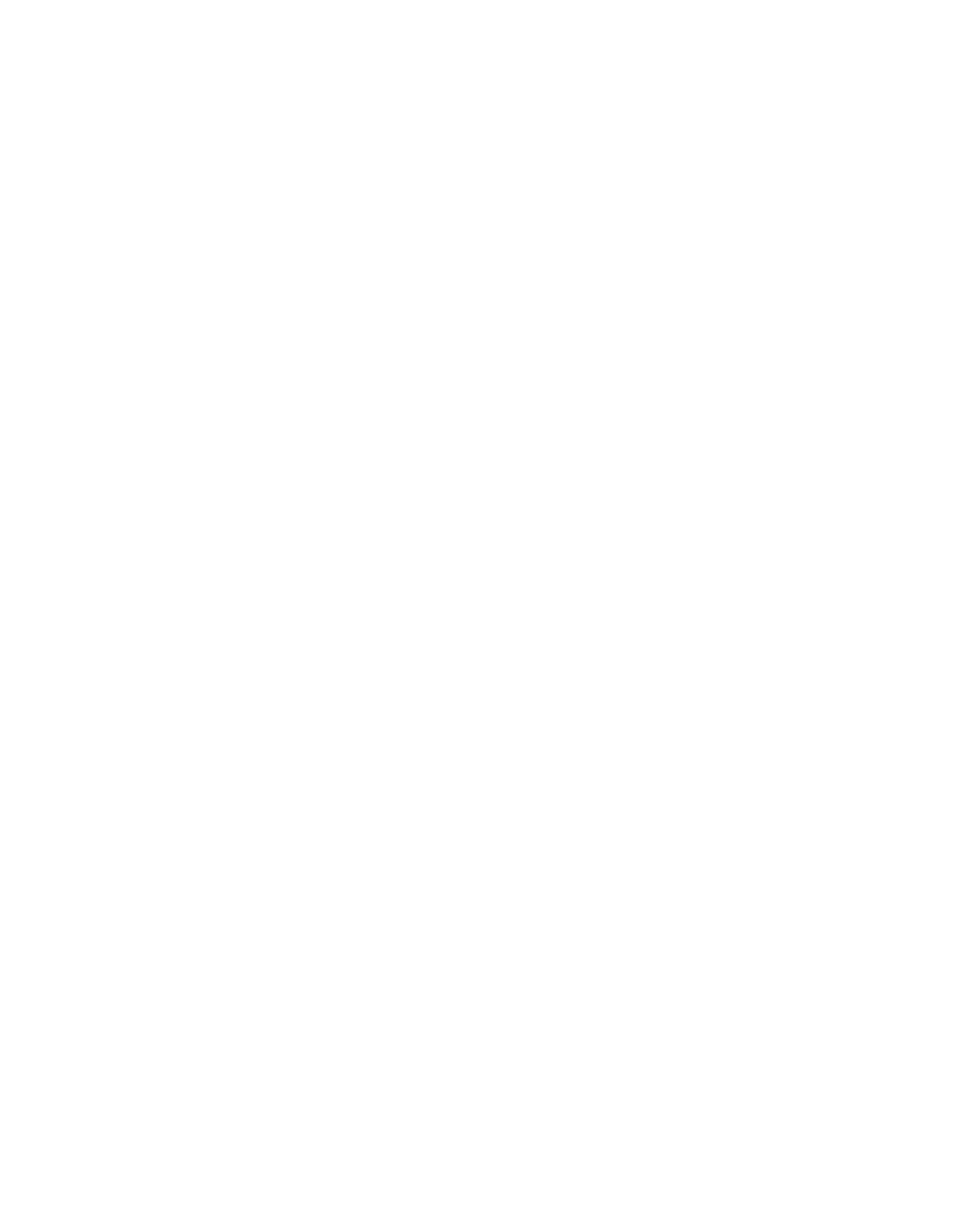# **TOOLMAN32.INI**

## **Overview**

The main configuration file for Datacolor TOOLS is TOOMAN 32.INI. This file is created during installation and controls various system functions. If you plan to customize the program appearance and/or functions, you may need to edit TOOLMAN32.INI. This file is located in the TOOLS Folder:

#### **C:\Documents and Settings\All Users\Application Data\Datacolor\Tools**



*See also Datacolor TOOLS User's Guide, Appendix, Data File Locations to determine which subfolder contains the TOOLMAN32.INI to be edited.* 

This file can be opened and edited using a text editor program such as Notepad. Below is an example of this file:

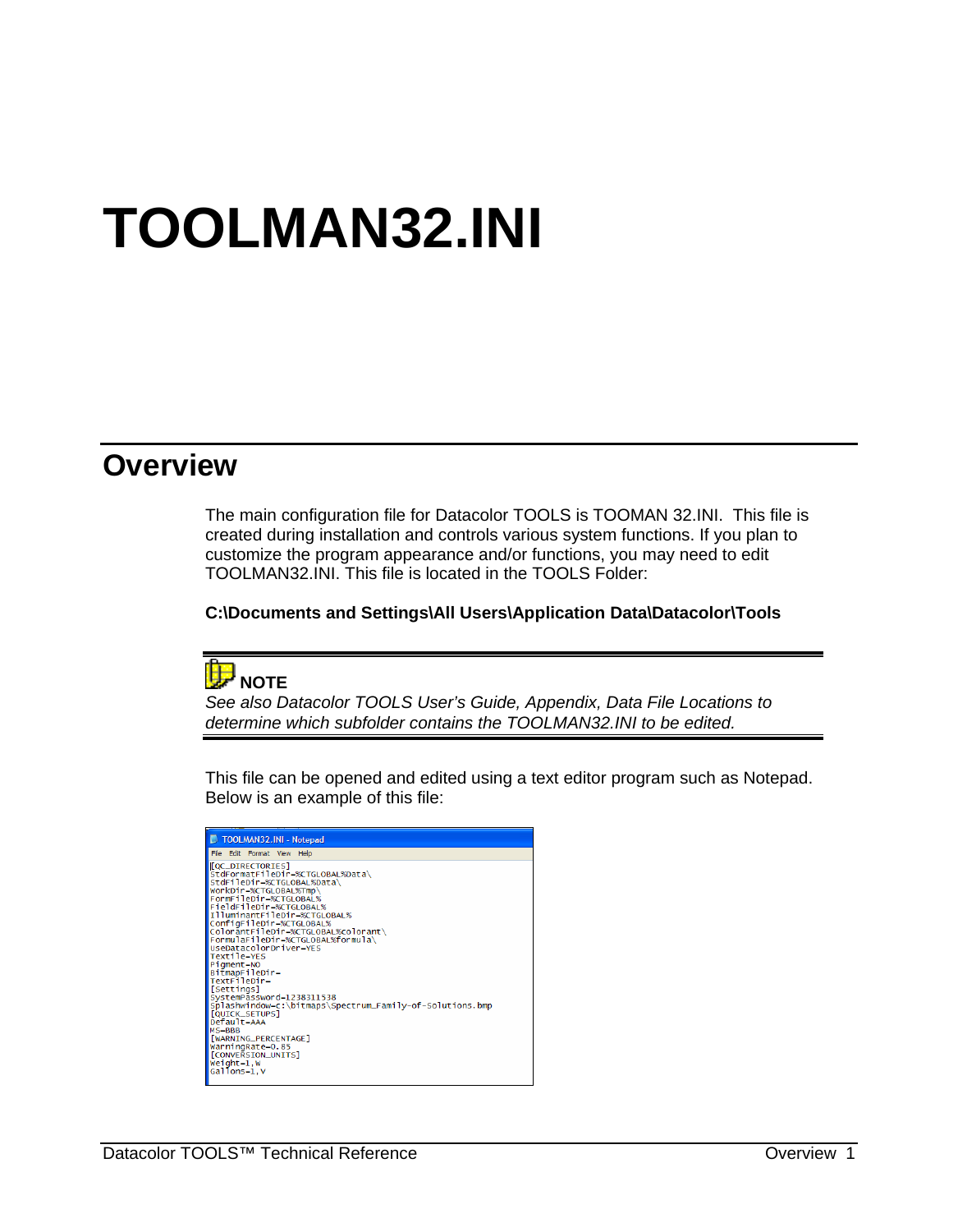# **TOOLMAN32.INI Fields**

| <b>FIELD</b>                                                 | <b>COMMENTS</b>                                                                                                                  |
|--------------------------------------------------------------|----------------------------------------------------------------------------------------------------------------------------------|
| [QC_DIRECTORIES]                                             |                                                                                                                                  |
| StdFormatFileDir=%CTGLOBAL%Data\                             |                                                                                                                                  |
| StdFileDir=%CTGLOBAL%Data\                                   |                                                                                                                                  |
| WorkDir=%CTGLOBAL%Tmp\                                       |                                                                                                                                  |
| FormFileDir=%CTGLOBAL%                                       |                                                                                                                                  |
| FieldFileDir=%CTGLOBAL%                                      |                                                                                                                                  |
| IlluminantFileDir=%CTGLOBAL%                                 |                                                                                                                                  |
| ConfigFileDir=%CTGLOBAL%                                     |                                                                                                                                  |
| ColorantFileDir=%CTGLOBAL%colorant\                          |                                                                                                                                  |
| FormulaFileDir=%CTGLOBAL%formula\                            |                                                                                                                                  |
| UseDatacolorDriver=YES                                       | Yes=uses standard instrument drivers                                                                                             |
| Textile=YES                                                  | Tools is using Textile db. This entry<br>should only be edited under the<br>direction of a Datacolor Applications<br>Specialist. |
| Pigment=NO                                                   | Toolsis using Pigment db. This entry<br>should only be edited under the<br>direction of a Datacolor Applications<br>Specialist.  |
| BitmapFileDir=                                               | Location of bitmap files for any logos on<br>form files                                                                          |
| TextFileDir=                                                 | Location of TXT files created from<br>Export function, or File Forms.                                                            |
| [Settings]                                                   |                                                                                                                                  |
| SystemPassword=1238311538                                    |                                                                                                                                  |
| Splashwindow=c:\bitmaps\Spectrum_Family-<br>of-Solutions.bmp | This line can be added to display a<br>bitmap file before Tools startup                                                          |
| [QUICK_SETUPS]                                               |                                                                                                                                  |
| Default=AAA                                                  |                                                                                                                                  |
| $MS = BBB$                                                   |                                                                                                                                  |
| [WARNING_PERCENTAGE]                                         |                                                                                                                                  |
| WarningRate=0.85                                             | Warning rate can be changed for<br>pass/fail                                                                                     |
| [CONVERSION_UNITS]                                           | Setting not used                                                                                                                 |
| Weight=1,W                                                   |                                                                                                                                  |
| Gallons=1,V                                                  |                                                                                                                                  |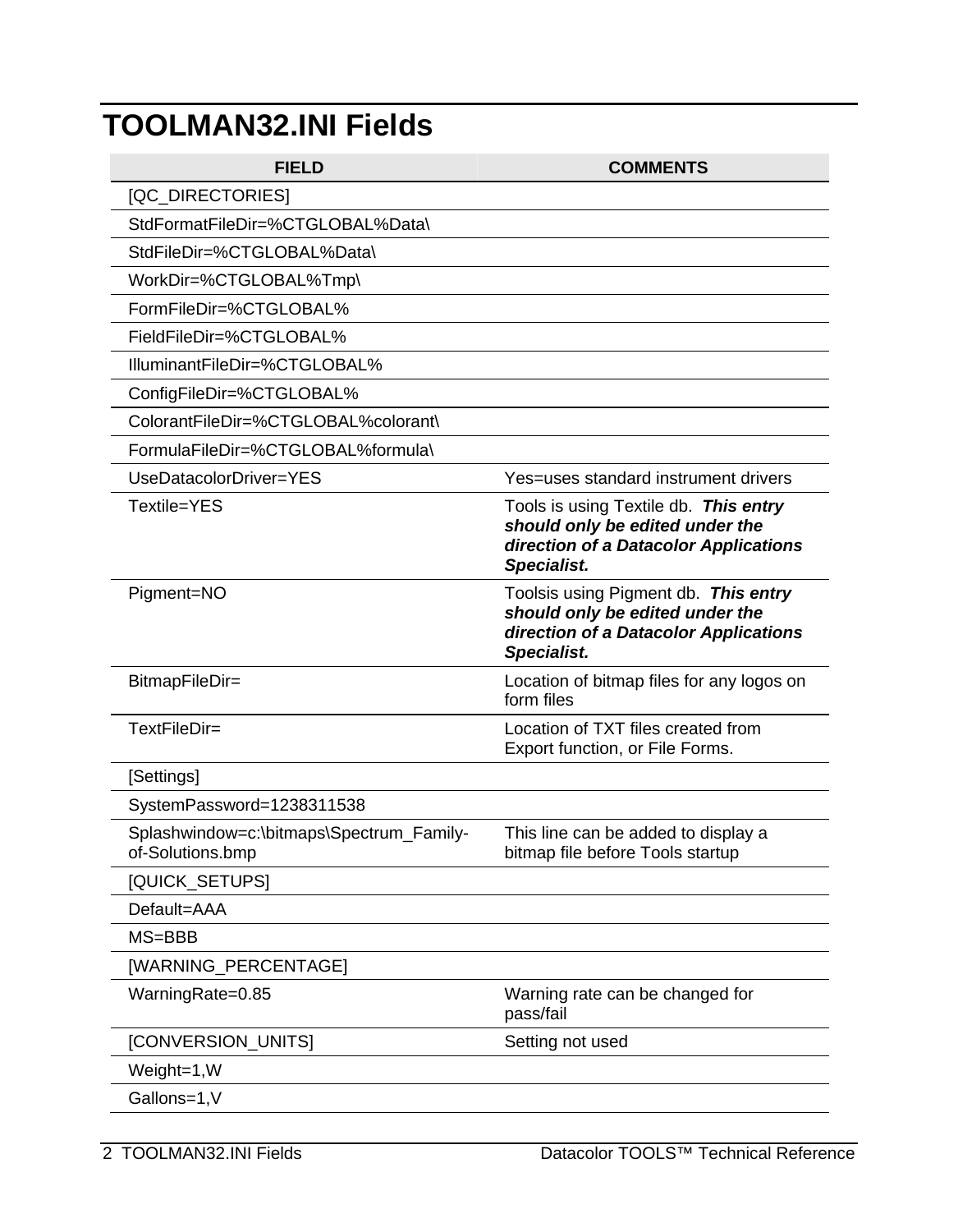# **Editing TOOLMAN32.INI**

This file can be viewed and edited using a text editor such as Notepad. There are several headings in this file enclosed in brackets [ ], that include configurations you may need to customize. Changes to the following sections of TOOLMAN32.INI are discussed in this section:

- QC Directories
- Settings
- Warning Percentage
- Conversion Units

## **QC Directories**

This section includes file locations for the program. The default file locations may need to be reconfigured for networked or terminal server systems.

```
[OC_DIRECTORIES]
StdFormatFileDir=%CTGLOBAL%Data\ 
StdFileDir=%CTGLOBAL%Data\ 
WorkDir=%CTGLOBAL%Tmp\ 
FormFileDir=%CTGLOBAL% 
FieldFileDir=%CTGLOBAL% 
IlluminantFileDir=%CTGLOBAL% 
ConfigFileDir=%CTGLOBAL% 
ColorantFileDir=%CTGLOBAL%colorant\ 
FormulaFileDir=%CTGLOBAL%formula\
```

| TOOLMAN32.INI - Notepad                                                                                                                                                                                                                                                                                                                                                                                                                                                                                                                                                                           |
|---------------------------------------------------------------------------------------------------------------------------------------------------------------------------------------------------------------------------------------------------------------------------------------------------------------------------------------------------------------------------------------------------------------------------------------------------------------------------------------------------------------------------------------------------------------------------------------------------|
| File Edit Format View Help                                                                                                                                                                                                                                                                                                                                                                                                                                                                                                                                                                        |
| [QC_DIRECTORIES]<br>StdFormatFileDir=%CTGLOBAL%Data\<br>StdFileDir=%CTGLOBAL%Data\<br>WorkDir=%CTGLOBAL%Tmp\<br>FormFileDir=%CTGLOBAL%<br>FieldFileDir=%CTGLOBAL%<br>IlluminantFileDir=%CTGLOBAL%<br>ConfigFileDir=%CTGLOBAL%<br>ColorantFileDir=%CTGLOBAL%colorant\<br>FormulaFileDir=%CTGLOBAL%formula\<br>UseDatacolorDriver=YES<br>Textile=YES<br>Pigment=NO<br>BitmapFileDir=<br>TextFileDir=<br>[Settings]<br>SystemPassword=1238311538<br>Splashwindow=c:\bitmaps\Spectrum_Family-of-Solutions.bmp<br>[fouICK_SETUPS]<br>Default=AAA<br>MS=BBB<br>[WARNING_PERCENTAGE]<br>WarningRate=0.85 |
| <b>CONVERSION UNITS</b><br>$Weight = 1. W$<br>Gallons=1.V                                                                                                                                                                                                                                                                                                                                                                                                                                                                                                                                         |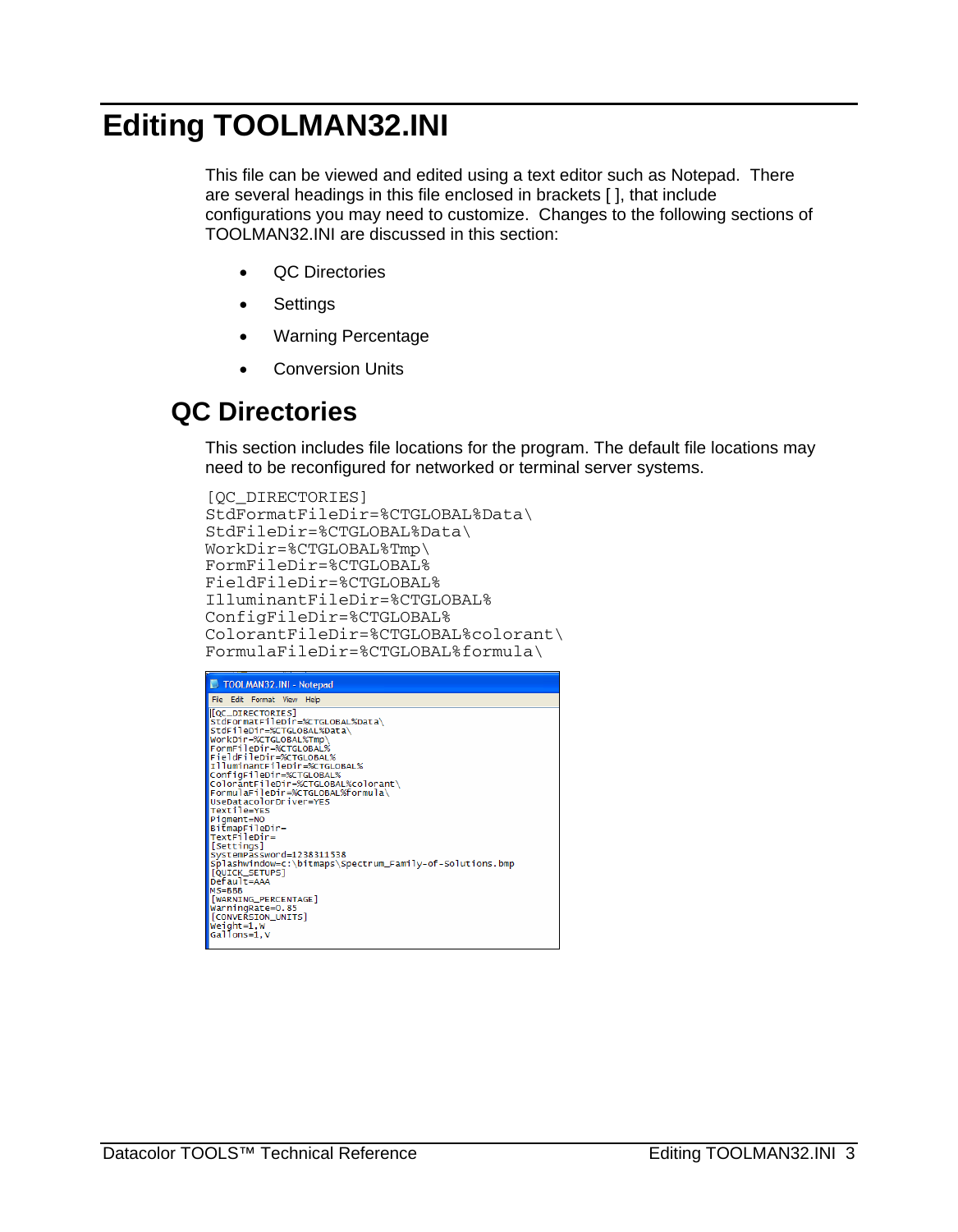## **Settings**

The Settings section includes password information, and an entry that can be edited to display a customized splash screen at startup. The default entry for the Splash Window in TOOLMAN 32.INI is the following:

```
[Settings]
SplashWindow= 
SystemPassword=1238311538
```
• **SplashWindow.** Edit this entry to display a specific bitmap. Below is the command to enter:

#### **SplashWindow=copyright.bmp (Insert name of bitmap to be displayed)**

• **System Password.** This is encrypted and should not be changed.

## **Conversion Units**

These are not used in the current version of Datacolor TOOLS.

```
[CONVERSION_UNITS] 
Weight=1,W 
Gallons=1,V
```
## **Warning Percentage**

This is the tolerance used to trigger a "Warning" message for pass/fail evaluations.

```
WarningRate=0.75
```
# **Retrieval Speed**

The time it takes to retrieve data from the database depends on the number of times that a particular folder is accessed. The first access of a folder will represent the slowest time to display. Subsequent access will be much faster since the data is cached when the folder is accessed.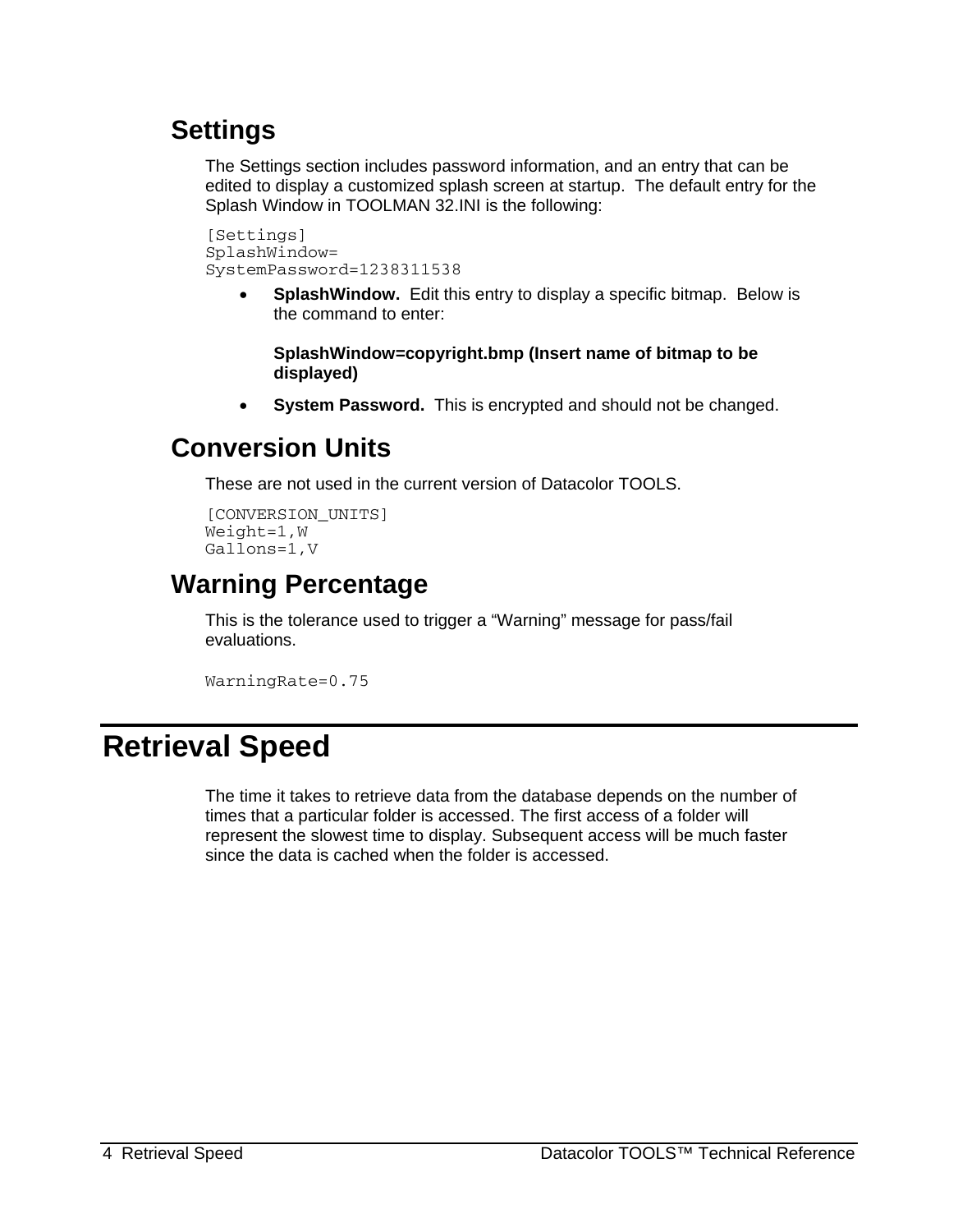# <span id="page-8-0"></span>**Data File Locations for Terminal Server Configurations**

## **Overview**

Datacolor TOOLS has been designed to work in a Terminal Server environment, and the files have been split into 3 categories, "global", "per terminal" and "per user".

# **Global Data Directory**

The Global Data Directory contains files which are not dependent on the machine, or user. A list of the directory structure is shown below. It contains files which are common to all users and all machines, Examples of global data files include the User.FLD and CTMAIL.FLD files.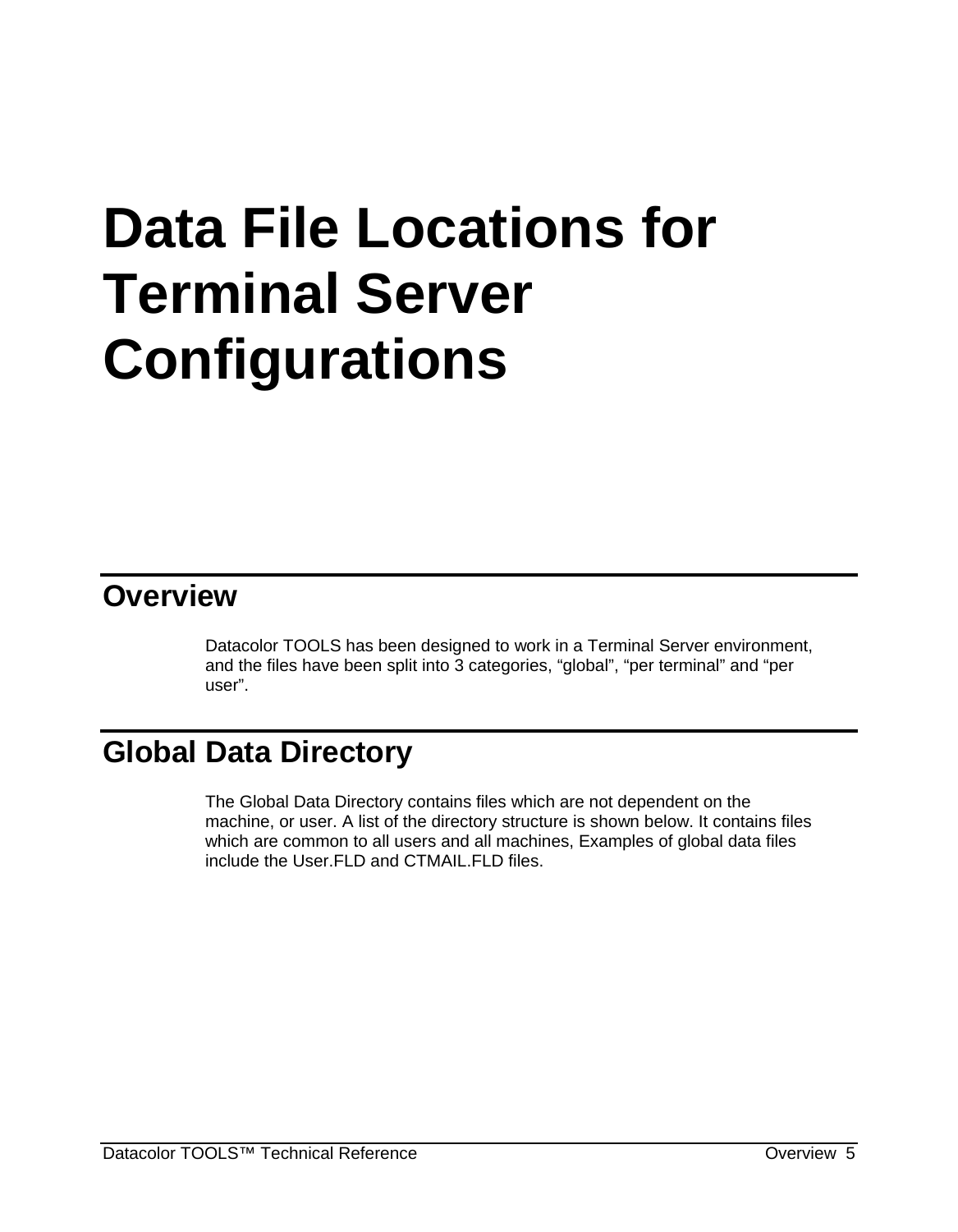The exact directory location is dependent on the operating system.



# **Terminal Data Directory**

The Terminal data directory contains files which are dependent on the machine, but not the user. A list of the directory structure is shown below. It contains files which are common to all users on that machine. One example of a terminal specific file is colordata.ini, which communicates with the Datacolor ENVISION program.

The exact directory location is dependent on the operating system.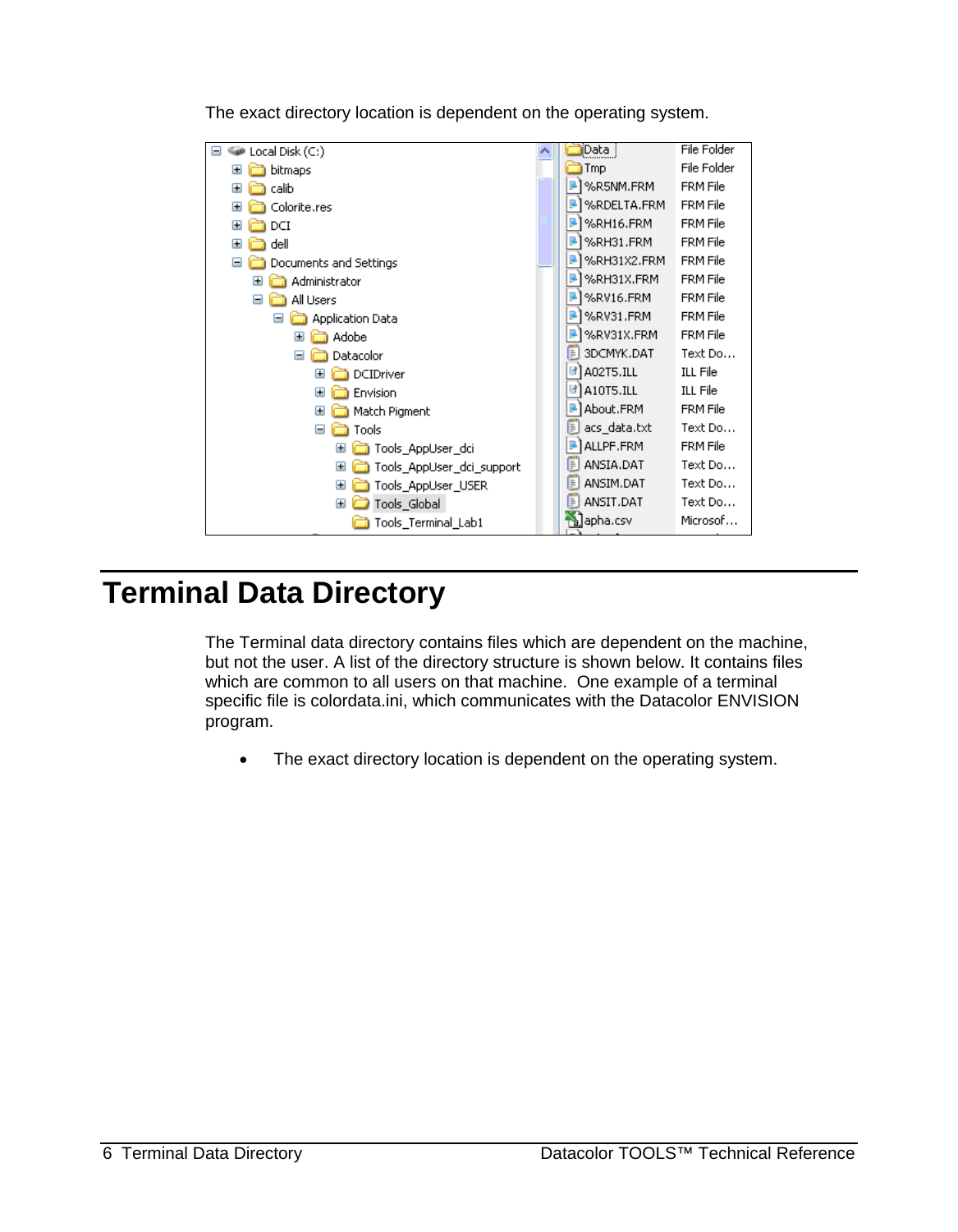• The name of the computer is used to label the Tools\_Terminal directory.

<span id="page-10-0"></span>

| All Users                        |
|----------------------------------|
| Application Data                 |
| Ŧ<br>Adobe                       |
| Datacolor<br>Ξ                   |
| DCIDriver<br>E                   |
| <b>Envision</b><br>E             |
| <b>Match Pigment</b><br>E        |
| ী Tools<br>н                     |
| $\blacksquare$ Tools AppUser dci |
| Tools AppUser dci support<br>H   |
| Tools AppUser USER<br>$\pm$      |
| Tools_Global<br>Ŧ                |
| Tools_Terminal_Lab1              |
|                                  |

# **App User Data Directory**

The App User Data Directory contains files which are dependent on the user. A list of the directory structure is shown below. It contains files for individual users, which can include forms and configuration files that can be customized for individual users.

- The exact directory location is dependent on the operating system.
- The name of the <APP\_User> is used to label the Tools\_AppUser directory.

| Documents and Settings         |
|--------------------------------|
| Administrator<br>Ŧ             |
| All Users<br>н                 |
| Application Data<br>$=$        |
| Adobe<br>Ŧ                     |
| Datacolor                      |
| <b>DCIDriver</b><br>Ŧ          |
| Envision<br>H                  |
| Match Pigment<br>H             |
| Tools                          |
| Tools_AppUser_dci<br>⊞         |
| Tools AppUser dai support<br>Ŧ |
| Tools_AppUser_USER<br>H.       |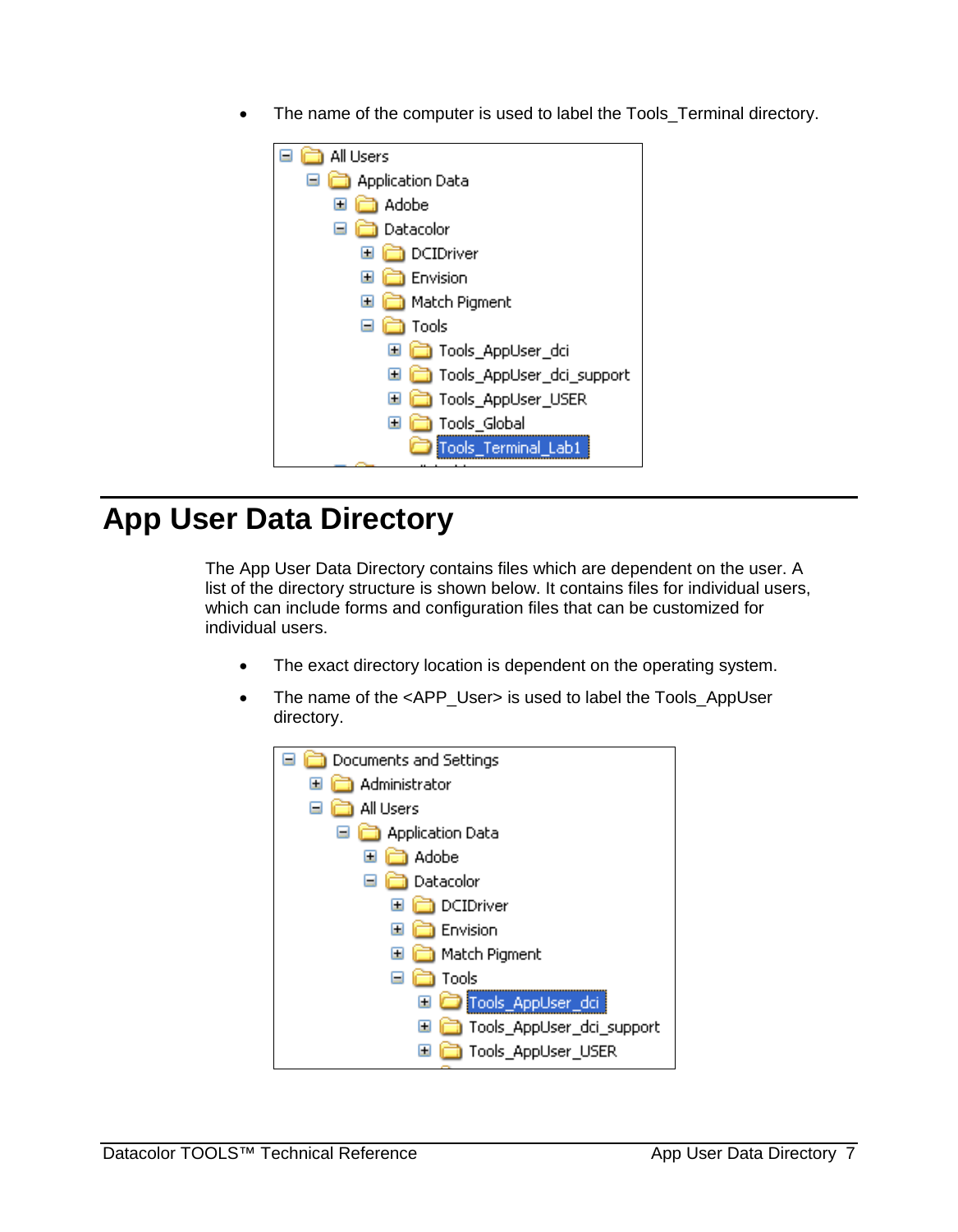# <span id="page-11-0"></span>**Per User Configuration**

Datacolor TOOLS provides the capability to modify multiple user configurations on a single system. This allows users have individual forms and/or configuration settings that are based on Datacolor TOOLS application login user. This is done by modifying INI files to direct the computer to the correct file.

#### **Example 1:**

The program has the following customizations:

- Customized forms
- Customized program configuration
- Customized location of the working directory for a specific user
- **File Modified**: **Toolman32.ini** located in Datacolor/TOOLS folder, <App User Data > directory. The name of the subfolder is based on the login name used. For example, if you login using dci, the name of the folder is dci:



It includes a location for the Form File, Config File and Work Directory to be used. Below is the file Toolman32.ini file modification:

```
[OC_DIRECTORIES]
FormFileDir=%CTPERUSER% 
ConfigFileDir=%CTPERUSER% 
WorkDir=%CTPERUSER%tmp\
```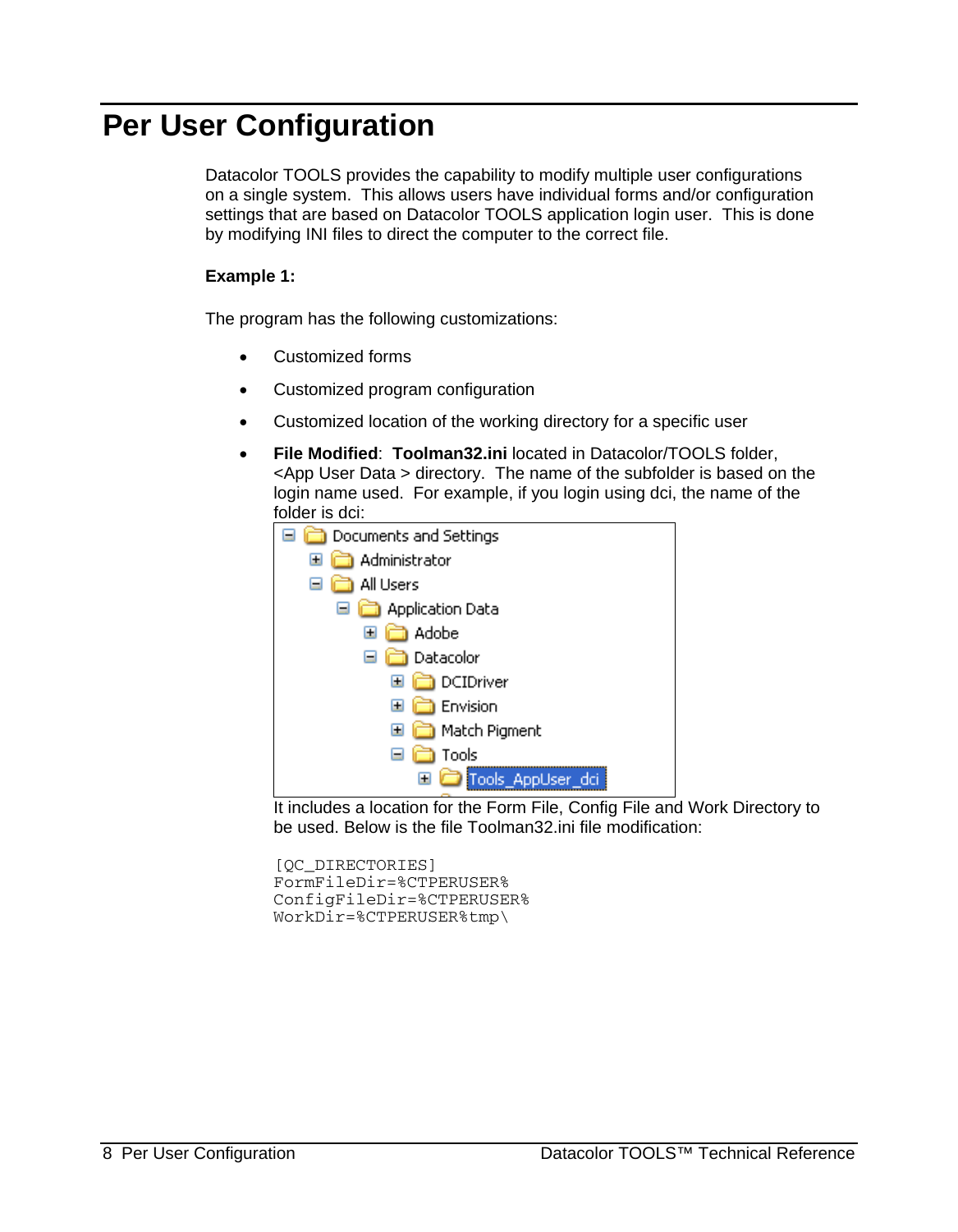#### **Example 2:**

The program has the following customizations:

- User to work on a Local Area Network.
- **File Modified:** Toolman32.ini in Datacolor TOOLS <App User Data> directory for Datacolor TOOLS login user. Below is the modification to the file:

```
[QC_DIRECTORIES] 
FormFileDir=G:\ServerFile\DCTools\FormFile\ 
ConfigFileDir= G:\ServerFile\DCTools\ 
WorkDir=G:\ServerFile\DCTools\
```
#### **Example 3:**

- Grant limited editing permission to the user for Datacolor MATCH<sup>PIGMENT</sup> Navigator.
- **File Modified:** CC\_USER.ini found in Datacolor\_Match Pigment\_<App User Data> directory:[DCNavigator]

| Datacolor                  | $\mathbb{Z}$ (C $\,$ USER.INI, |
|----------------------------|--------------------------------|
| DCIDriver<br>⊞             |                                |
| Envision<br>Ŧ              |                                |
| Match Pigment              |                                |
| MATCH PIGMENT_AppUser_user |                                |
| Match Pigment_Global       |                                |
| Tools<br>$+$               |                                |

```
AutoMinimize=TRUE 
MinimizeToTray=TRUE 
StartMinimized=TRUE 
SMMaximized=TRUE 
FCMaximized=TRUE 
NewFolder=TRUE 
Cut=FALSE 
Copy=TRUE 
Paste=TRUE 
Delete=FALSE 
Rename=FALSE 
DragAndDrop=FALSE 
DialogsAllowEdit=TRUE 
[Diagnostics] 
Enabled=TRUE 
Level=1 
OpenMode=1
```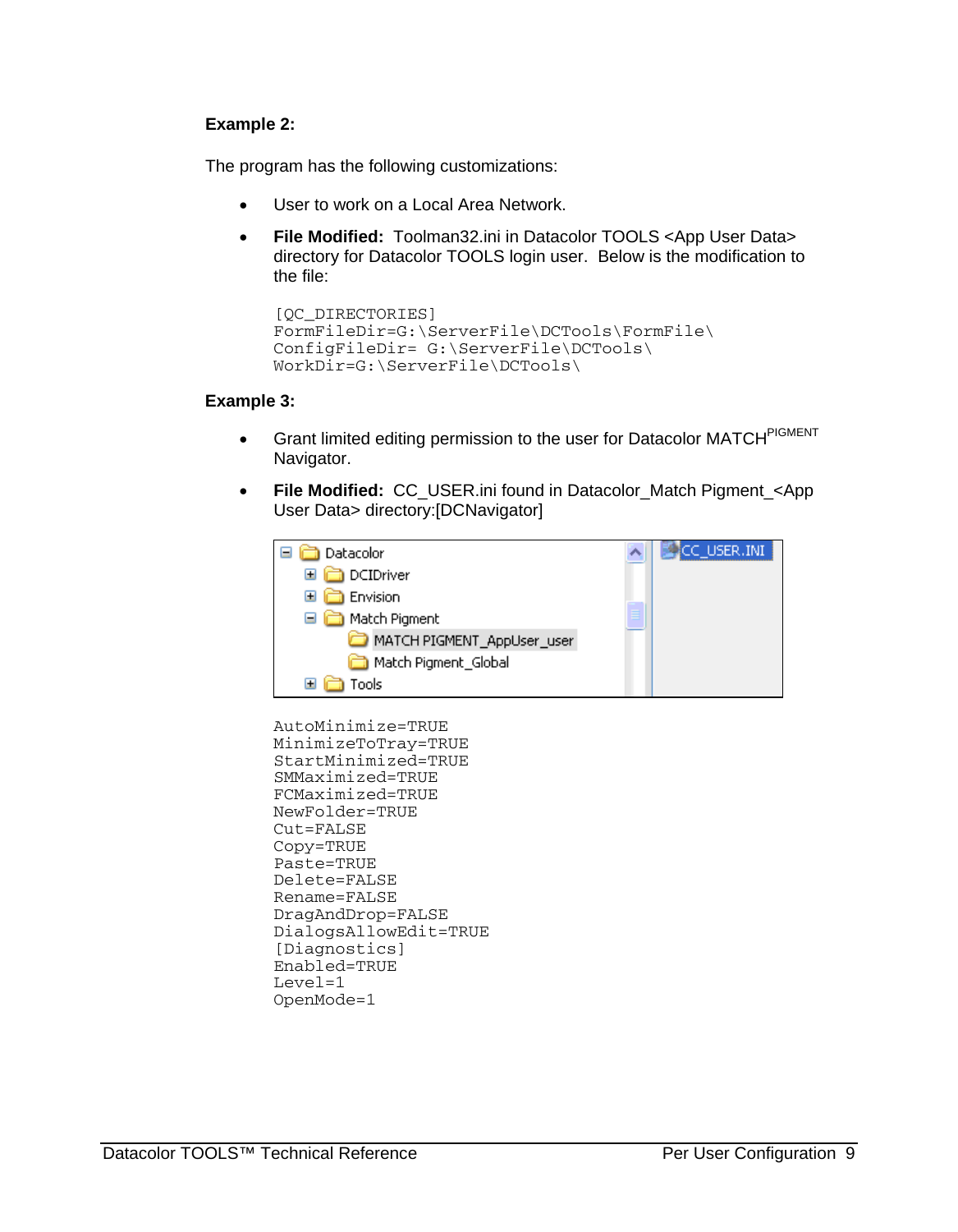*N O T E S*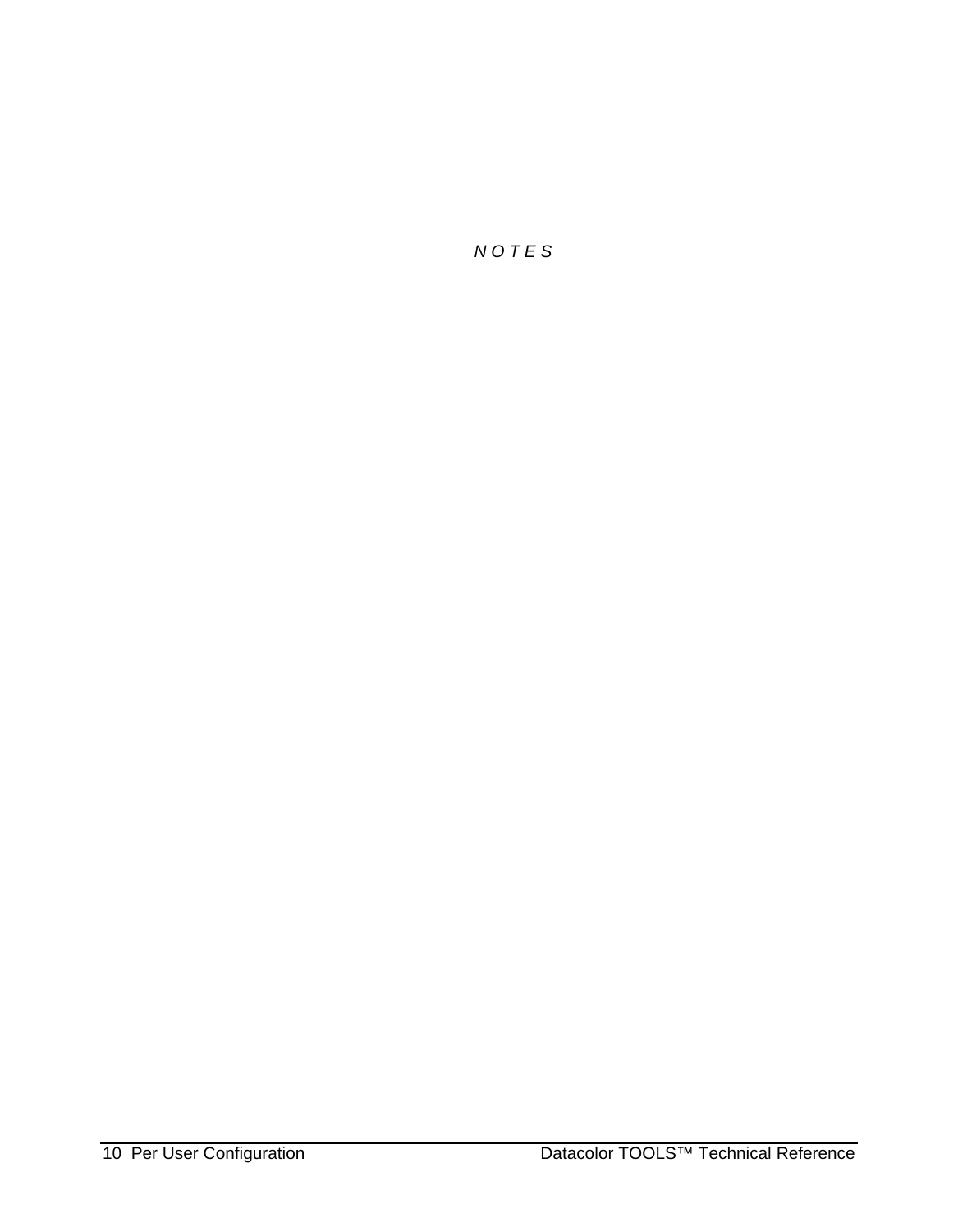# <span id="page-14-1"></span><span id="page-14-0"></span>**Database Backup: MATCHPIGMENT & TOOLS**

## **Overview**

Both Datacolor TOOLS and Datacolor MATCH<sup>PIGMENT</sup> use the Sybase Adaptive Server database management system. All the information in a Datacolor Tools system is stored in a single Adaptive Server Anywhere database file *Color.Db.* In addition to the database file, Adaptive Server Anywhere uses another file when it is running a database. This file is the transaction log, Color.db, and contains a record of all the operations performed on the database. Insertions, updates, deletions, commit, rollbacks, and database schema changes are all logged. The transaction log is a key component for backup and recovery. If the database file is damaged, you can recreate your database from a backup copy along with the transaction log. The section documents the method that can be used to back up the database "Color.Db".



The database file, Color.db, can be copied from one machine to another.

Backups can be categorized in several ways:

• **Full backup and incremental backup**. A **full backup** is a backup of both the database file and of the transaction log. An **incremental backup** is a backup of the transaction log only. Typically, full backups are interspersed with several incremental backups.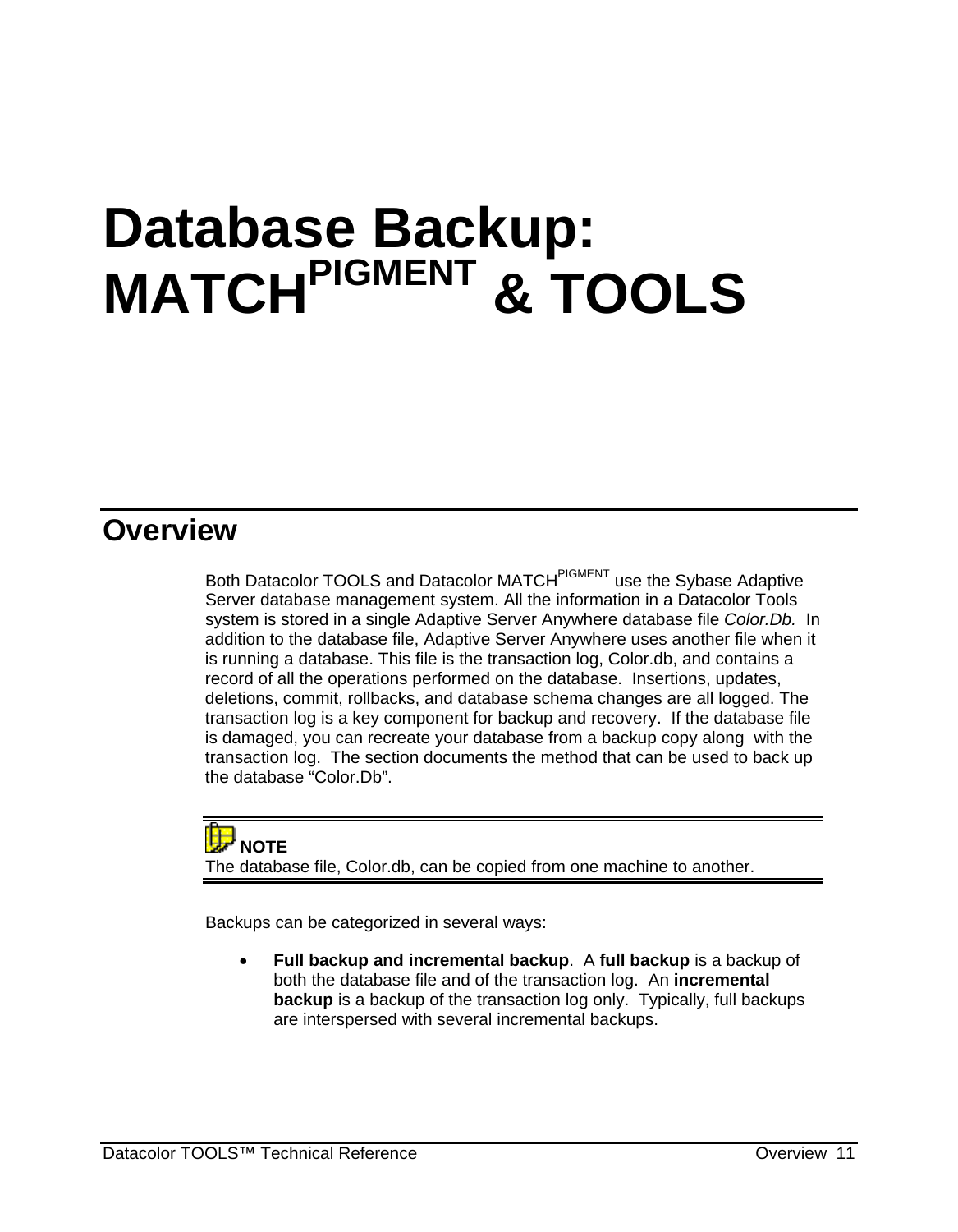<span id="page-15-0"></span>• **Online and offline backup**. Backing up a running database provides a snapshot of a consistent database, even though the database is being modified by other users. An offline backup consists simply of copying the files. You should only carry out an offline backup when the database is not running, and when the database server was shut down properly

# **Offline Full Backup**

The database can be backed up by copying the database file "Color.Db" and the transaction log "Color.Log". The database can be copied only when the database is shut down. When a database is shut down, the database file holds a complete and current copy of all the data in the database.

To make an Offline Full Backup of Color.Db and Color.Log:

1. Close all Datacolor MATCH<sup>PIGMENT</sup> program modules. In the Data Navigator, click **File Menu, Exit, Log Off**. This shuts down the database server.



<span id="page-15-1"></span>When running the database server on a network using a Windows service to start the network server, you need to shut down the server to perform a manual backup. In this case, it would be better to use either the automated event backup or use the backup utility to perform an online backup.

- 2. Copy the file **Color.Db** and **Color.Log** from the Datacolor MATCH<sup>PIGMENT</sup> database directory to your backup directory. Default location for these files is C:\Program Files\Datacolor\Database.
- 3. Delete the current transaction log, "Color.Log," in the Datacolor MATCHPIGMENT database directory. When you restart Datacolor MATCH<sup>PIGMENT</sup>, a new Color.Log will be created that will be much smaller in size. All new transactions will be saved in this new transaction log.

## **Online Full Backup**

Online backups can be made four different ways.

- Create a database "event" and automate the backup procedure.
- Use Sybase Central and the Backup Database utility wizard.
- Use the command line utility *dbbackup*.
- Use SQL to perform a backup operation.

The easiest method is the first choice for creating a database event and automating the backup procedure. Below are detailed instructions.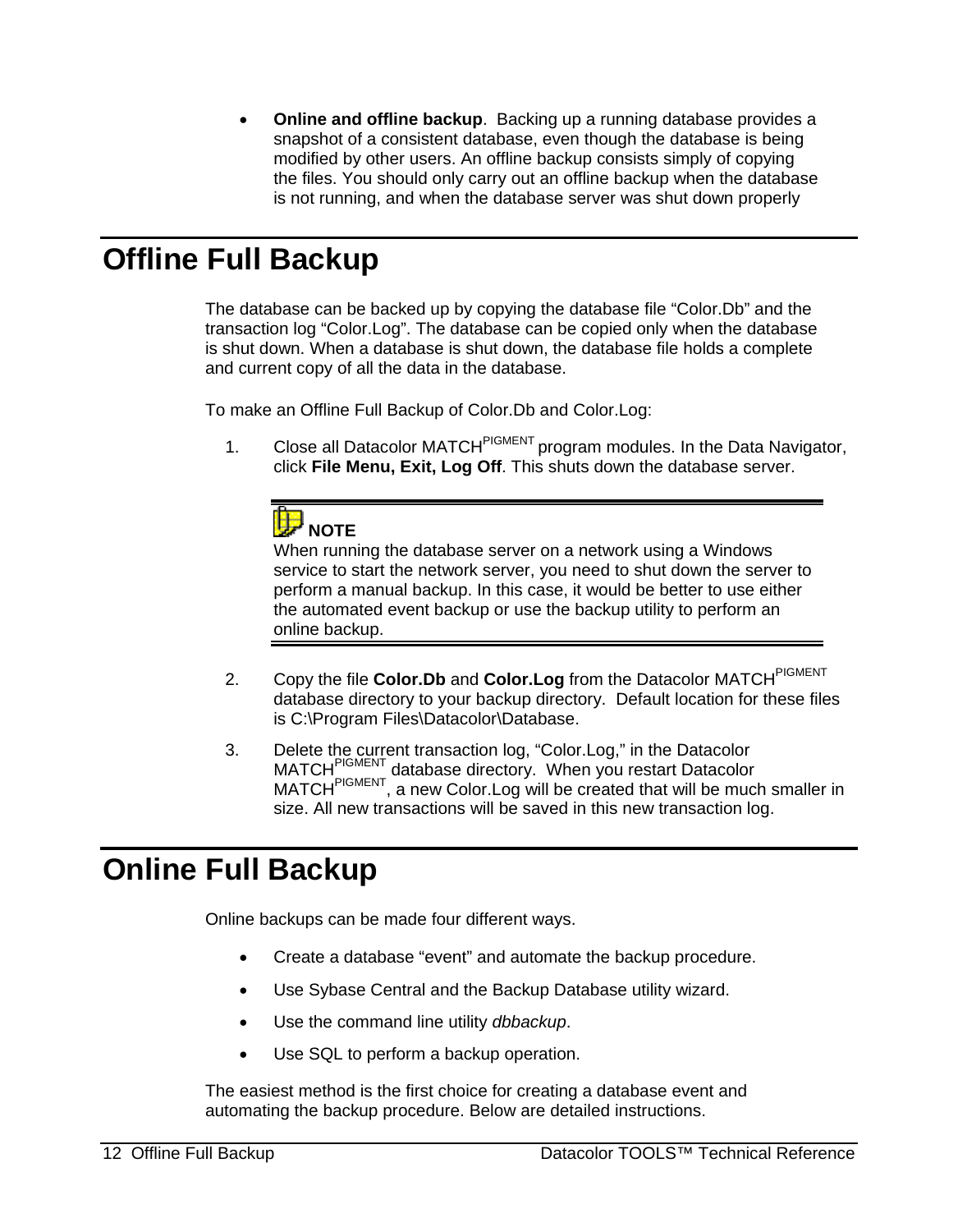## <span id="page-16-0"></span>**Online Backups Using an Event**

### **NOTE**

This is an online backup procedure so the database does not need to be shut down.

1. **Start Sybase Central**. From the Start menu, select **Program Files, Sybase SQL Anywhere 9, Sybase Central**.



 $~\sim$  OR $~\sim$ 

Run the program from "**C:\Program Files\Sybase\Shared\Sybase Central 4.0\java\scjview.exe**".

The window below displays:

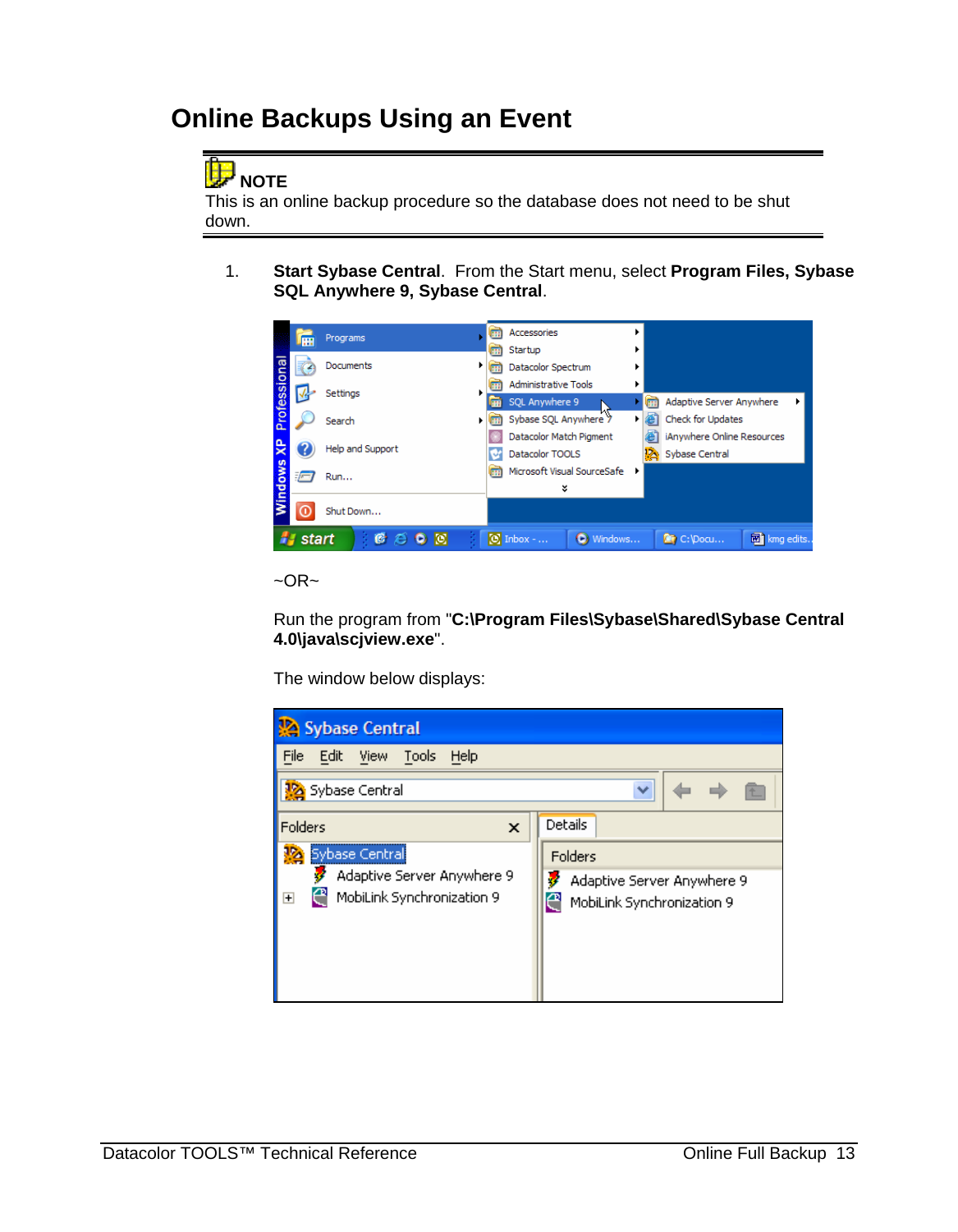2. To connect to the database, from the menu bar, select **Tools, Connect**.



- 3. **Plug-in.** Select **Adaptive Server Anywhere 9**.
- 4. Click **OK** to continue. The Connect dialog displays.

| Connect                                                            |
|--------------------------------------------------------------------|
| <b>Identification</b><br>Database Advanced                         |
| The following values are used to identify yourself to the database |
| ⊙ Supply user ID and password                                      |
| User ID:                                                           |
| Password:                                                          |
| Use integrated login                                               |
| You can use default connection values stored in a profile<br>None  |
| O ODBC Data Source name                                            |
| CC2000_DB<br>Browse                                                |
| O ODBC Data Source file                                            |
| Browse                                                             |
| Cancel<br>Help<br>ОК                                               |

4. Select the radio button **ODBC DATA Source Name.**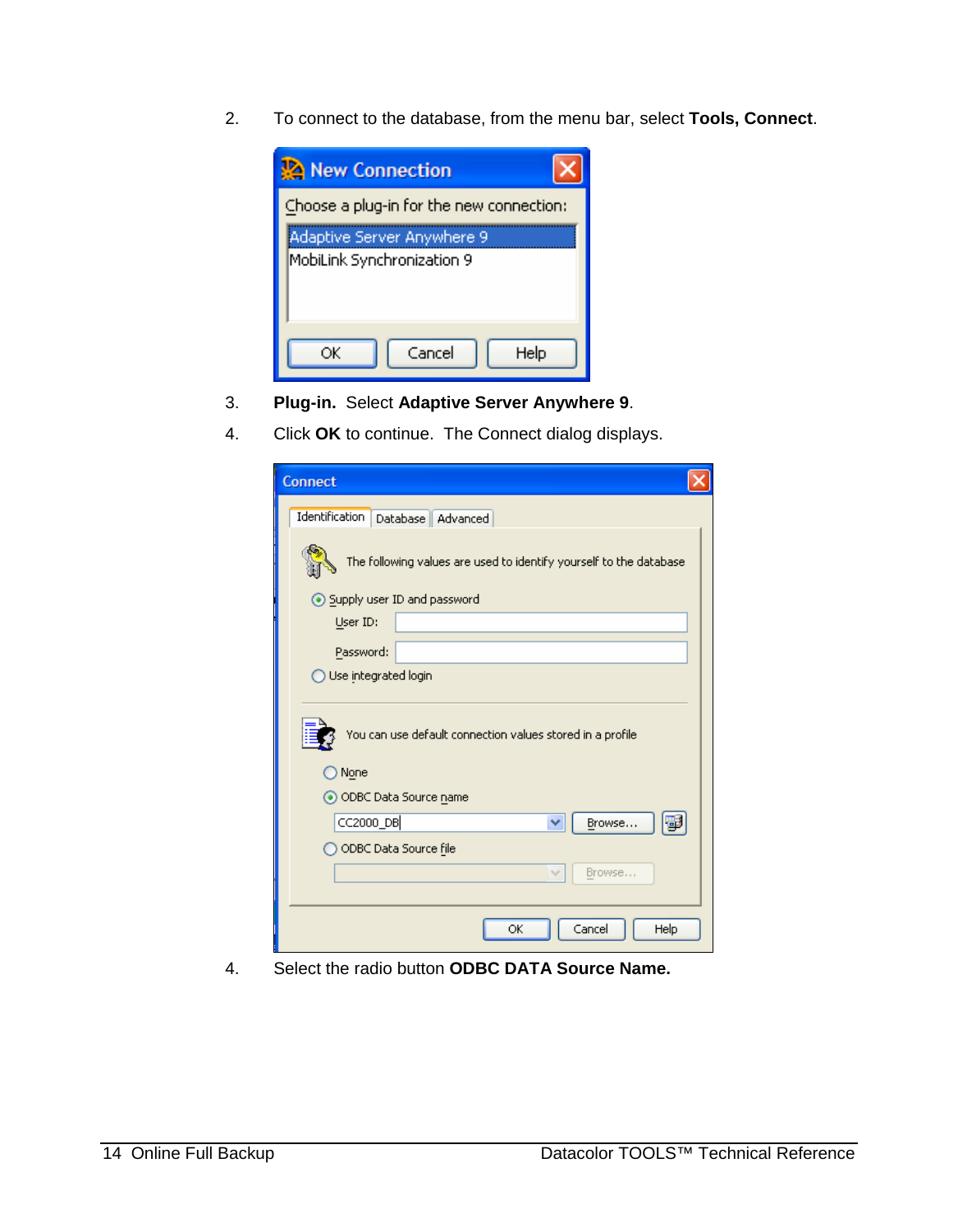5. Select the ODBC connection **CC2000\_DB**. If this entry is not displayed, click the **Browse** button and select **CC2000\_DB** from the connections available.

When the connection is successful, the window below is displayed. In the left window pane, you should see the connection name **COLOR** with the SQL icon.



6. Double-click on the *Events* folder. A new icon, *New Events*, will be added to the toolbar on the left:

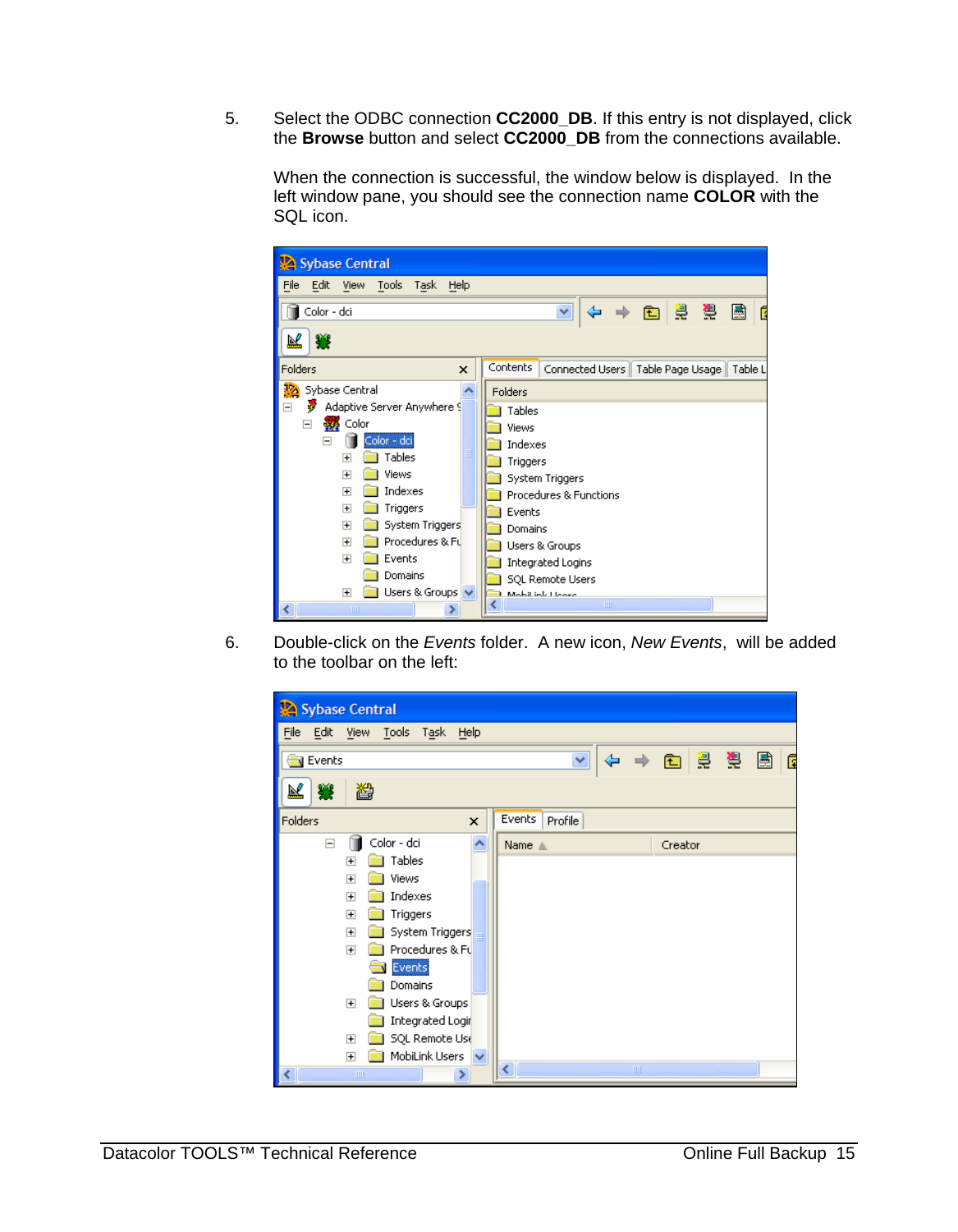7. Click on the **New Event** icon.



The New Event wizard opens.

| Create a New Event |                                                                                                                                                                                                                                  |
|--------------------|----------------------------------------------------------------------------------------------------------------------------------------------------------------------------------------------------------------------------------|
|                    | Welcome to the Event Creation wizard. This wizard helps you create a new event.<br>Adaptive Server Anywhere uses events to automate database administration<br>tasks.<br>What do you want to name the new event?<br>Daily Backup |
|                    | Finish<br>$<$ Back<br>Cancel<br>Next                                                                                                                                                                                             |

8. Enter a name for this event. In this example, we will use *Daily Backup*. Click the **Next** button to continue.

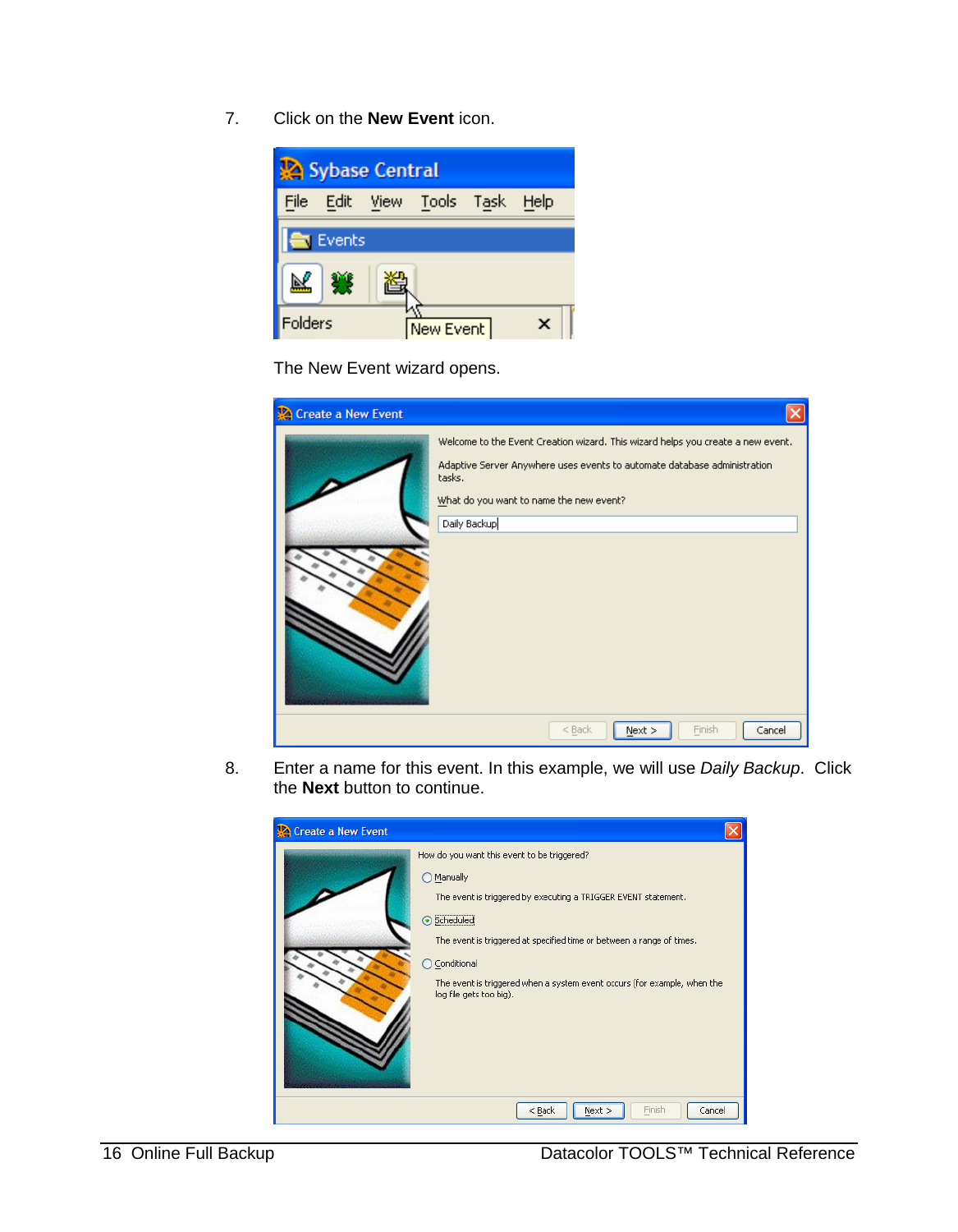9. Select **Scheduled** for the type of event. Click **Next**.



10. Click on the **New** button to add an event schedule.

| Create Schedule       |                  |                |                |          |          |          |             |
|-----------------------|------------------|----------------|----------------|----------|----------|----------|-------------|
| General<br>Recurrence |                  |                |                |          |          |          |             |
| Schedule:             |                  | Daily Backup_1 |                |          |          |          |             |
| Start time:           | ⊙≞t<br>◯ Between |                | 16:00<br>16:00 |          | and      | 17:00    |             |
| Start date:           |                  | May 30, 2006   |                |          |          |          |             |
|                       | May              |                |                |          |          | ٧        | $2006 \div$ |
|                       | Sun              | Mon            | Tue            | Wed      | Thu      | Fri      | Sat         |
|                       |                  | 1              | 2              | 3        | 4        | 5        | 6           |
|                       | 7                | 8              | 9              | 10       | 11       | 12       | 13          |
|                       | 14<br>21         | 15<br>22       | 16<br>23       | 17<br>24 | 18<br>25 | 19<br>26 | 20<br>27    |
|                       | 28               | 29             | 30             | 31       |          |          |             |
|                       |                  |                |                |          |          |          |             |
|                       |                  |                | ОK             |          | Cancel   |          | Help        |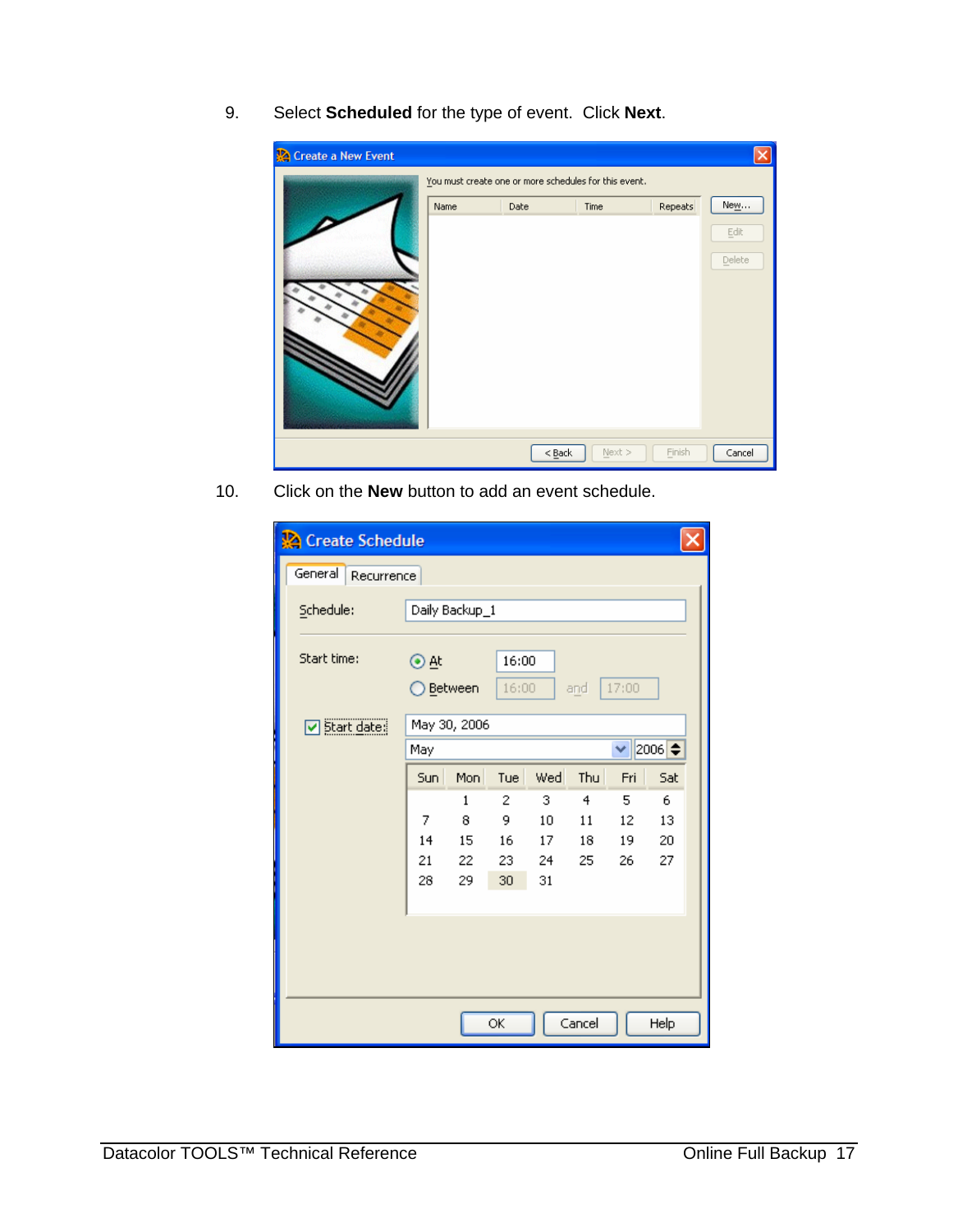- 11. **General information**. Enter the name, start date and start time.
	- − The schedule name can be the same as the event name *Daily Backup*.
	- − You can start the event at a specific time or within a time range. In this example, it is set to start at 16:00 hrs on May 30, 2006.
- 12. Click the **Recurrence** tab to set the frequency of the event.

| Create Schedule                                                                                                                                                                                                     |      |
|---------------------------------------------------------------------------------------------------------------------------------------------------------------------------------------------------------------------|------|
| Recurrence<br>General                                                                                                                                                                                               |      |
| 24<br>hours<br>$\triangledown$ Repeat every<br>v                                                                                                                                                                    |      |
| Trigger on the following:                                                                                                                                                                                           |      |
| a days of the week:                                                                                                                                                                                                 |      |
| Sunday<br>Monday<br>Tuesday<br>Wednesday Thursday<br>Friday<br>Saturday<br>$\bigcirc$ days of the month:                                                                                                            |      |
| 3<br>$\overline{4}$<br>5<br>6<br>7<br>2<br>9<br>12<br>13<br>14<br>8<br>10<br>11<br>21<br>15<br>16<br>18<br>19<br>17<br>20<br>25<br>26<br>28<br>$24 -$<br>27<br>22<br>23<br>30<br> 31<br>29<br>Last day of the month |      |
| Cancel<br>OK                                                                                                                                                                                                        | Help |

- − Check **Repeat every**.
- − Enter **24**.
- − Select **Hours** as the interval.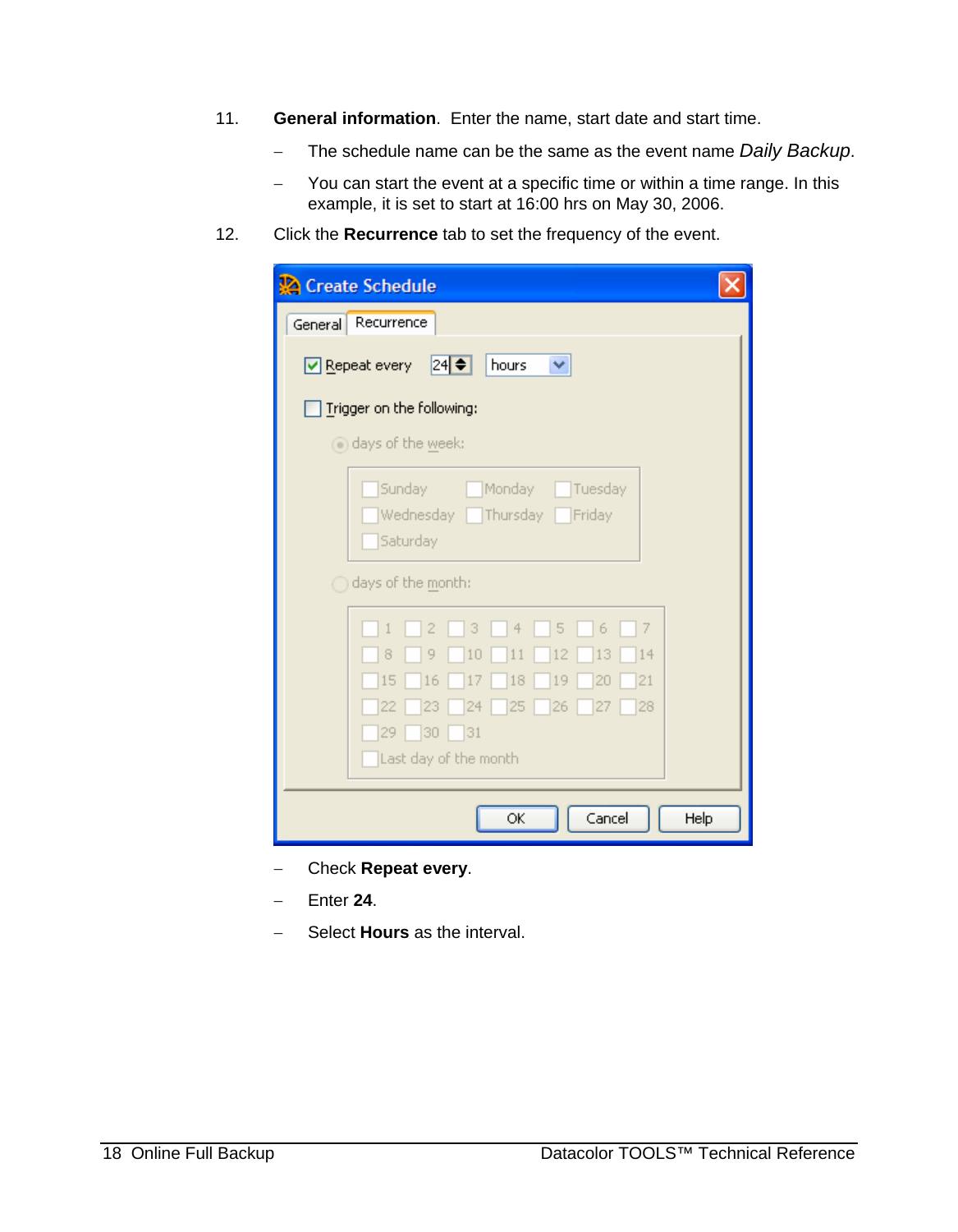− Click **OK**. The window below is displayed:

| Create a New Event |                | You must create one or more schedules for this event. |          |         |                |
|--------------------|----------------|-------------------------------------------------------|----------|---------|----------------|
|                    | Name           | Date                                                  | Time     | Repeats | New            |
|                    | Daily Backup_1 | May 30, 2006                                          | 16:00    | Yes     | Edit<br>Delete |
|                    |                | $<$ Back                                              | $Next$ > | Finish  | Cancel         |

#### 13. Click **Next**.

| Create a New Event |                                                                                                                                                                                                                                                                                   |
|--------------------|-----------------------------------------------------------------------------------------------------------------------------------------------------------------------------------------------------------------------------------------------------------------------------------|
|                    | Do you want this event to be enabled?<br>Enable this event<br>At which databases in a SQL Remote configuration do you want the event to be<br>executed?<br>Execute at all locations<br>Execute at the consolidated database only<br>∋<br>Execute at the remote database only<br>∩ |
|                    | $<$ Back<br>Next<br>Finish<br>Cancel                                                                                                                                                                                                                                              |

- − **Enable the event**. Place a check in the box to activate the scheduled event.
- − **Location of event.** Click on the radio button to direct the system regarding where the event should be executed.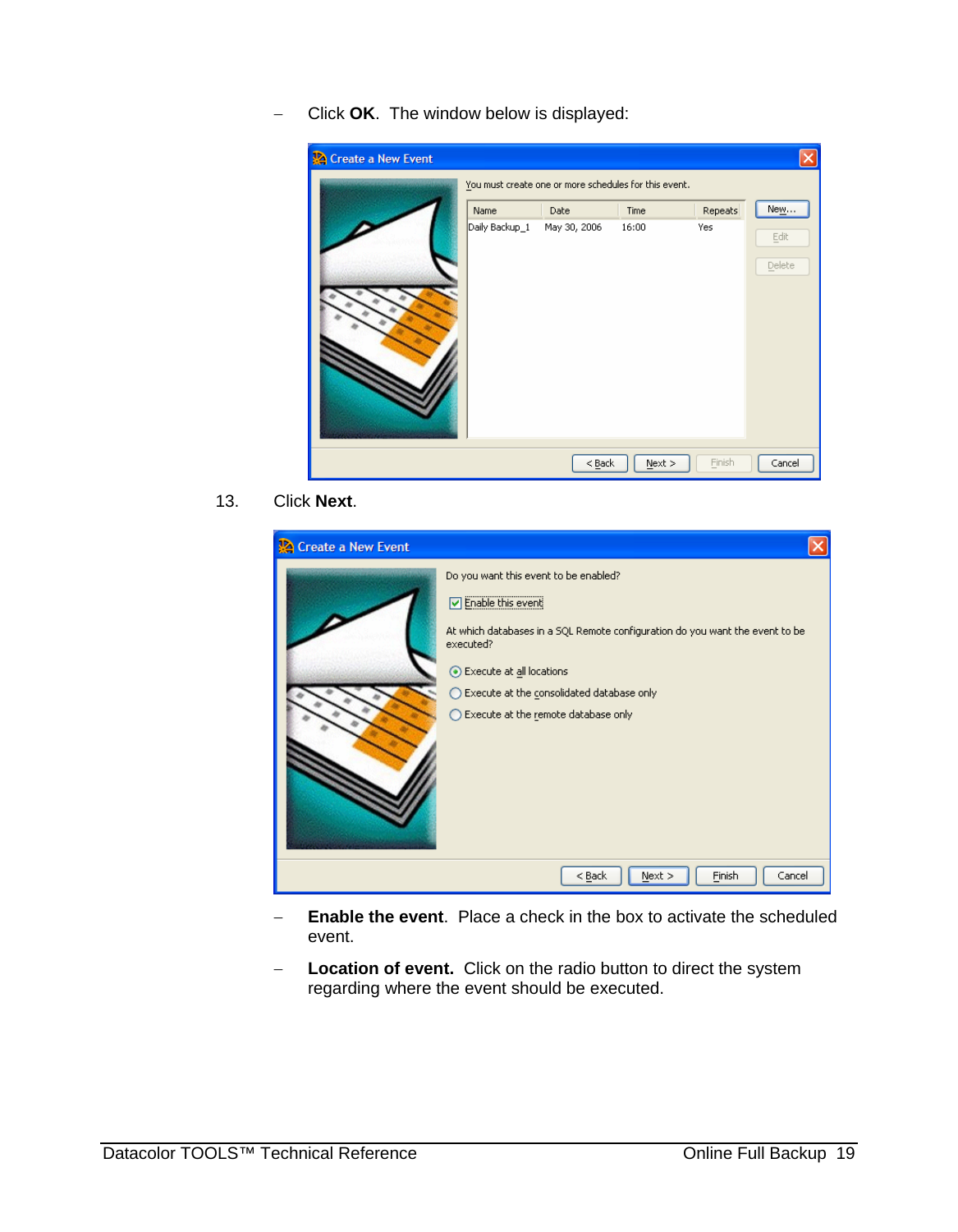14. Click **Nex**t. The window below displays. You can enter a comment for the new event

| Create a New Event |                                           |                               |
|--------------------|-------------------------------------------|-------------------------------|
|                    | You can include a comment for this event. |                               |
|                    | Click Finish to create the event.         | な                             |
|                    | $Back$                                    | $N$ ext ><br>Finish<br>Cancel |

15. Click **Finish** to complete the event. The wizard closes, and the Sybase Central window is updated:

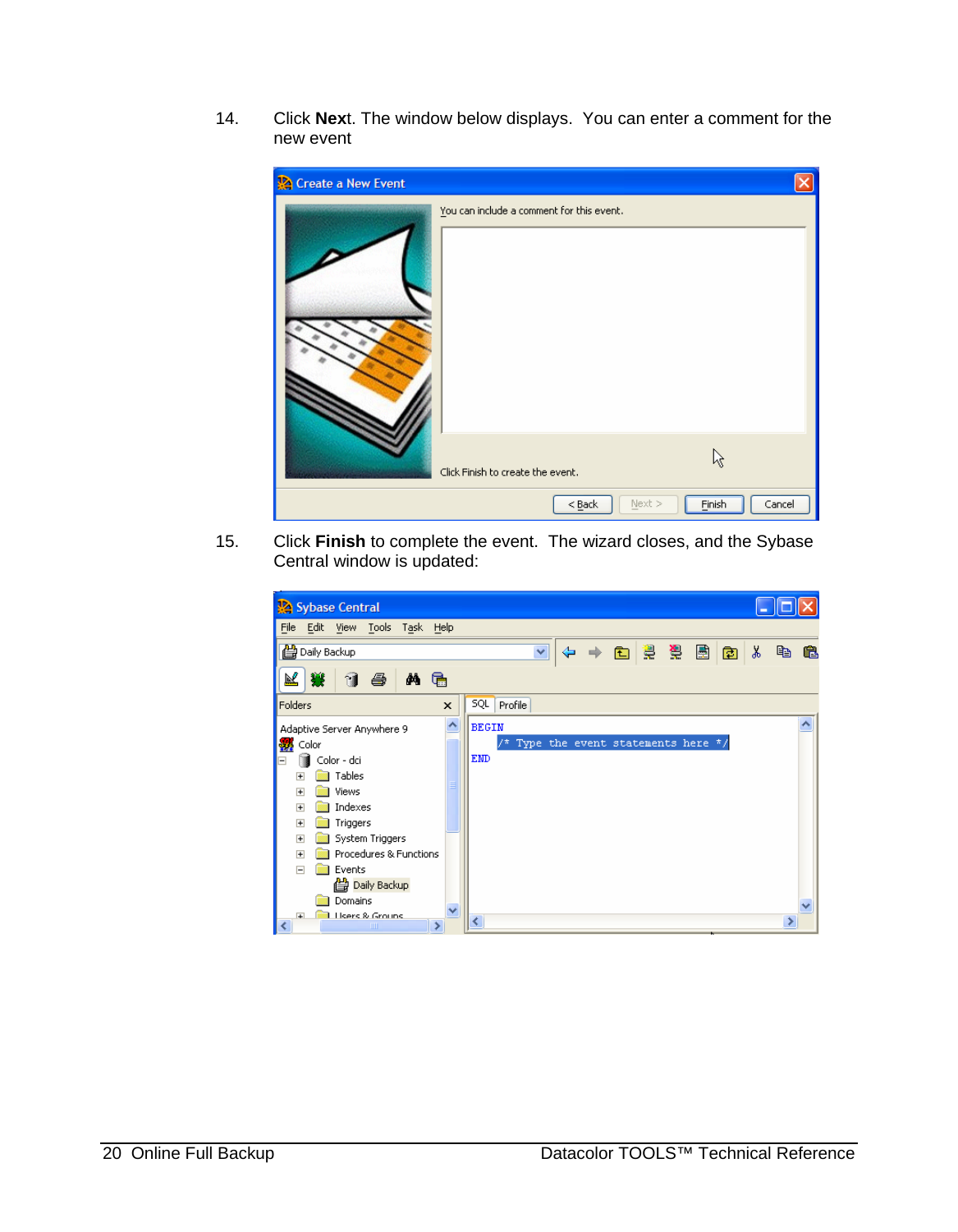16. In the right window pane you must the SQL code that will be executed when the event fires. These are the actual backup commands. Between the BEGIN and END keywords, enter the following from the keyboard:

BACKUP DATABASE DIRECTORY 'c:\backup'.



*See also Event Handler Backup Options in this section for alternate commands that can be inserted.* 

You must enter the actual location of the backup directory path in single quotes following the DIRECTORY keyword. Below is an example:



17. Click anywhere in the left window pane, or click the **X** to close the Sybase Central window. The dialog below is displayed:

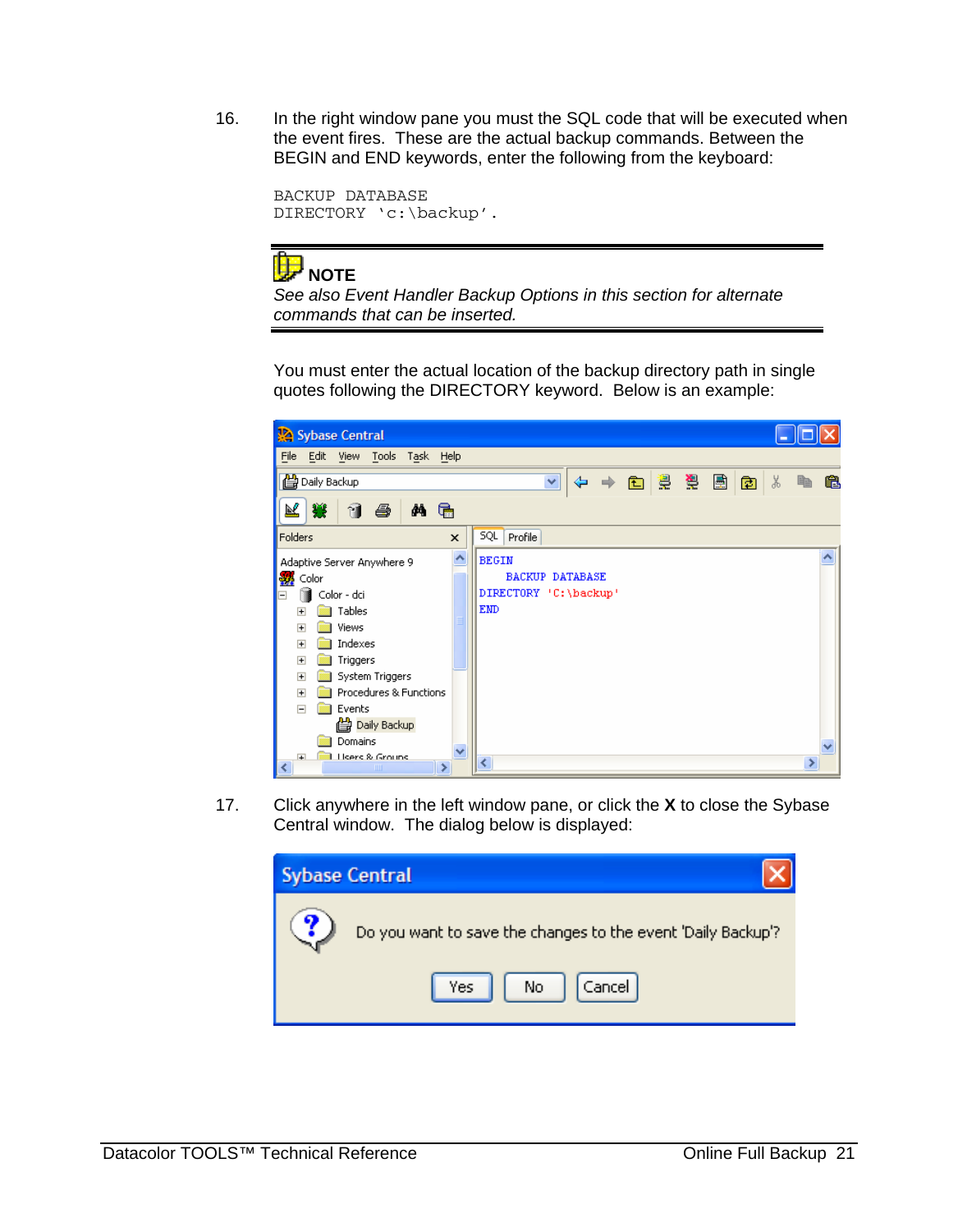18. Click **Yes.** The Sybase Central window updates to display the event created:

<span id="page-25-0"></span>

| Sybase Central                                                                                                                                                                                                                                                                                                      |                   |             |                                                                                                                                                                                                                                                                                                                                                            |               |
|---------------------------------------------------------------------------------------------------------------------------------------------------------------------------------------------------------------------------------------------------------------------------------------------------------------------|-------------------|-------------|------------------------------------------------------------------------------------------------------------------------------------------------------------------------------------------------------------------------------------------------------------------------------------------------------------------------------------------------------------|---------------|
| File Edit View Tools Task Help                                                                                                                                                                                                                                                                                      |                   |             |                                                                                                                                                                                                                                                                                                                                                            |               |
| Events                                                                                                                                                                                                                                                                                                              | v                 |             | $\Leftrightarrow$ $\Leftrightarrow$ $\blacksquare$ $\lbrack \lbrack \lbrack$ $\lbrack \lbrack$ $\lbrack \lbrack$ $\lbrack$ $\lbrack$ $\lbrack$ $\lbrack$ $\lbrack$ $\lbrack$ $\lbrack$ $\lbrack$ $\lbrack$ $\lbrack$ $\lbrack$ $\lbrack$ $\lbrack$ $\lbrack$ $\lbrack$ $\lbrack$ $\lbrack$ $\lbrack$ $\lbrack$ $\lbrack$ $\lbrack$ $\lbrack$ $\lbrack$ $\$ | Y,<br>囪       |
| 鹢<br>R,<br>窶                                                                                                                                                                                                                                                                                                        |                   |             |                                                                                                                                                                                                                                                                                                                                                            |               |
| Folders<br>$\times$                                                                                                                                                                                                                                                                                                 | Events<br>Profile |             |                                                                                                                                                                                                                                                                                                                                                            |               |
| ≌<br>Sybase Central<br>∧                                                                                                                                                                                                                                                                                            | Name A            |             | Creator                                                                                                                                                                                                                                                                                                                                                    | Type          |
| v<br>Adaptive Server Anywhere 9<br>Ξ<br><b>SAC</b> Color<br>$\Box$<br>Color - dci<br>$\Box$<br>Tables<br>$+$<br>Views<br>$\overline{+}$<br>Indexes<br>$\overline{+}$<br>Triggers<br>$\overline{+}$<br>System Triggers<br>$+$<br>Procedures & Fu<br>$\overline{+}$<br>Events<br>$\Box$<br>ed Daily Backup<br>Domains | Loaily Backup     |             | dci                                                                                                                                                                                                                                                                                                                                                        | Scheduled     |
| $\overline{\left( \cdot \right)}$<br>۶<br><b>IIII</b>                                                                                                                                                                                                                                                               | ≮∣                | <b>TILL</b> |                                                                                                                                                                                                                                                                                                                                                            | $\rightarrow$ |

19. Close The Sybase Central window.

## **Event Handler Backup Options**

The event handler can be configured in different ways depending on the backup requirements. Below are the most common options:

• **Back Up Database and Transaction Log**. This leaves the original transaction log untouched.

BACKUP DATABASE DIRECTORY directory\_name

This will only make a backup of the database file "COLOR.DB" and the transaction log "COLOR.LOG". The original transaction log is not changed. This is how the preceding example was set up. This would be the recommended method to start with.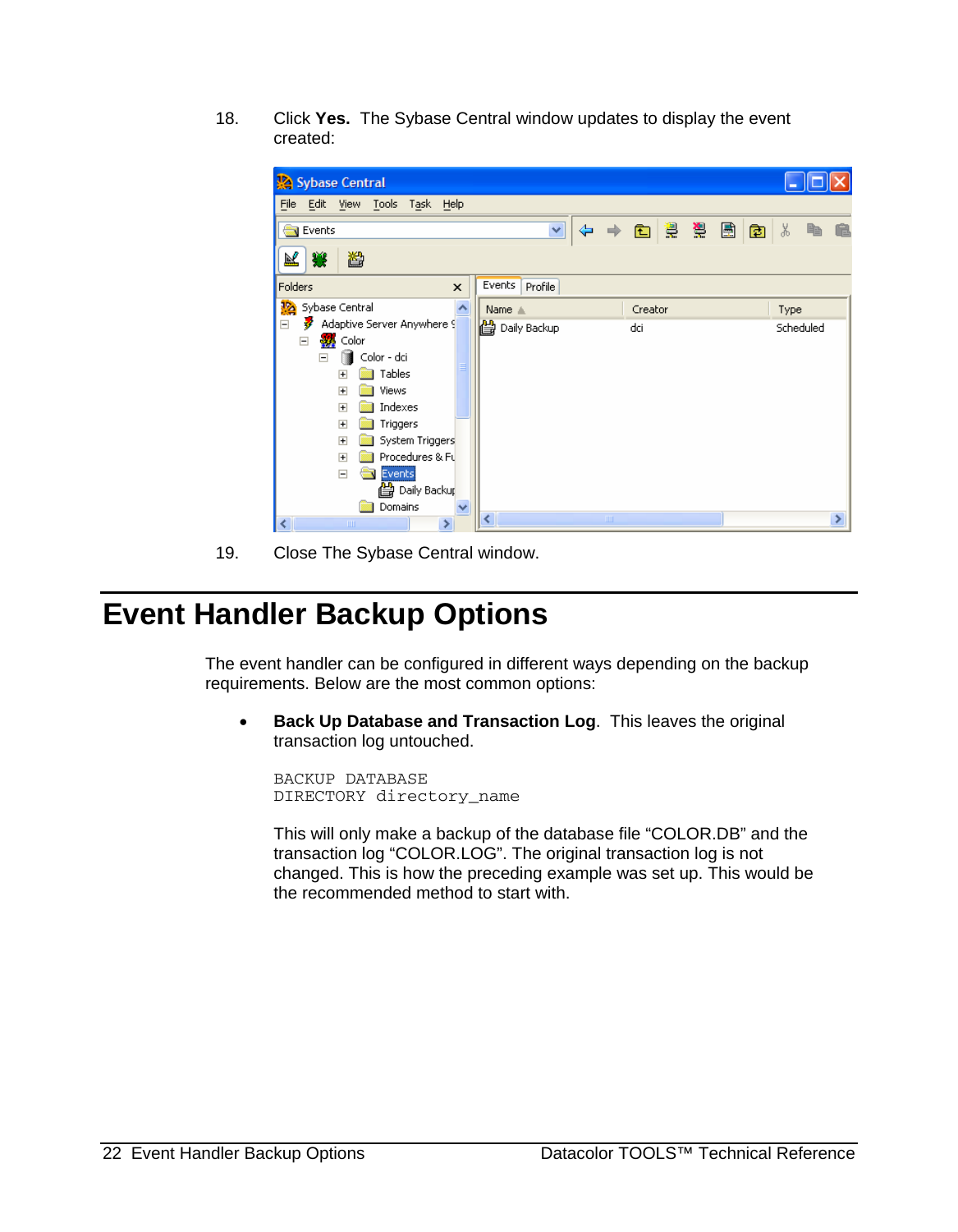• **Back Up Database and Transaction Log.** Deleting Original Transaction Log and Creating a New One.

BACKUP DATABASE DIRECTORY directory\_name TRANSACTION LOG TRUNCATE

This makes a backup of the database file "COLOR.DB" and the transaction log "COLOR.LOG". This original transaction log "COLOR.LOG" is deleted and a new transaction log "COLOR.LOG" is started. This will save disk space since the transaction log is always reset.

• **Back Up Database and Transaction Log.** Renaming Original Transaction Log and Creating a New One.

BACKUP DATABASE DIRECTORY directory\_name TRANSACTION LOG RENAME

In addition to making backup copies of the database file "COLOR.DB" and the transaction log "COLOR.LOG", the transaction log at backup time is renamed to an offline log "YYMMDDnn.log"**,** and a new transaction log "COLOR.LOG" is started, with the same name as the log in use at backup time.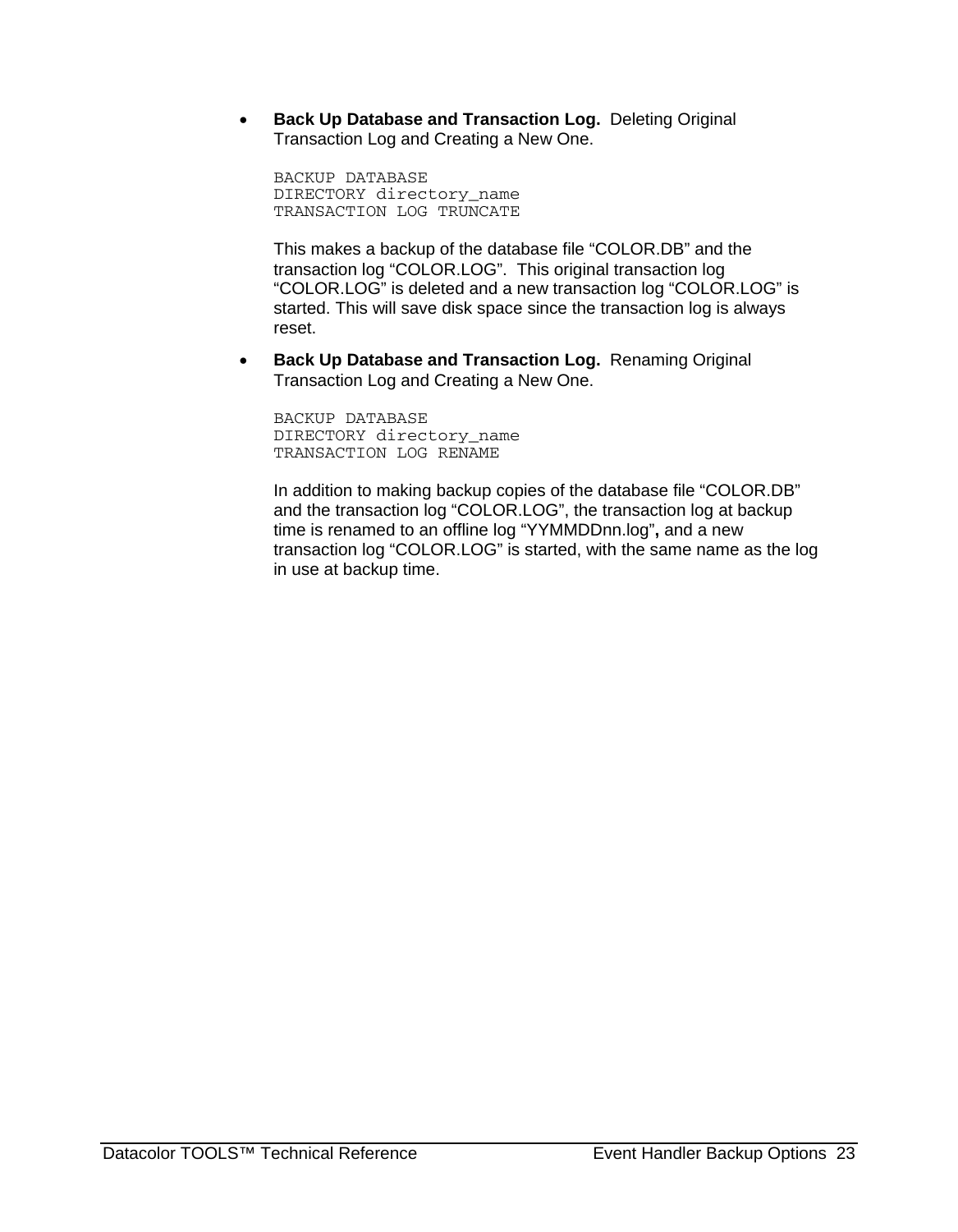*N O T E S*